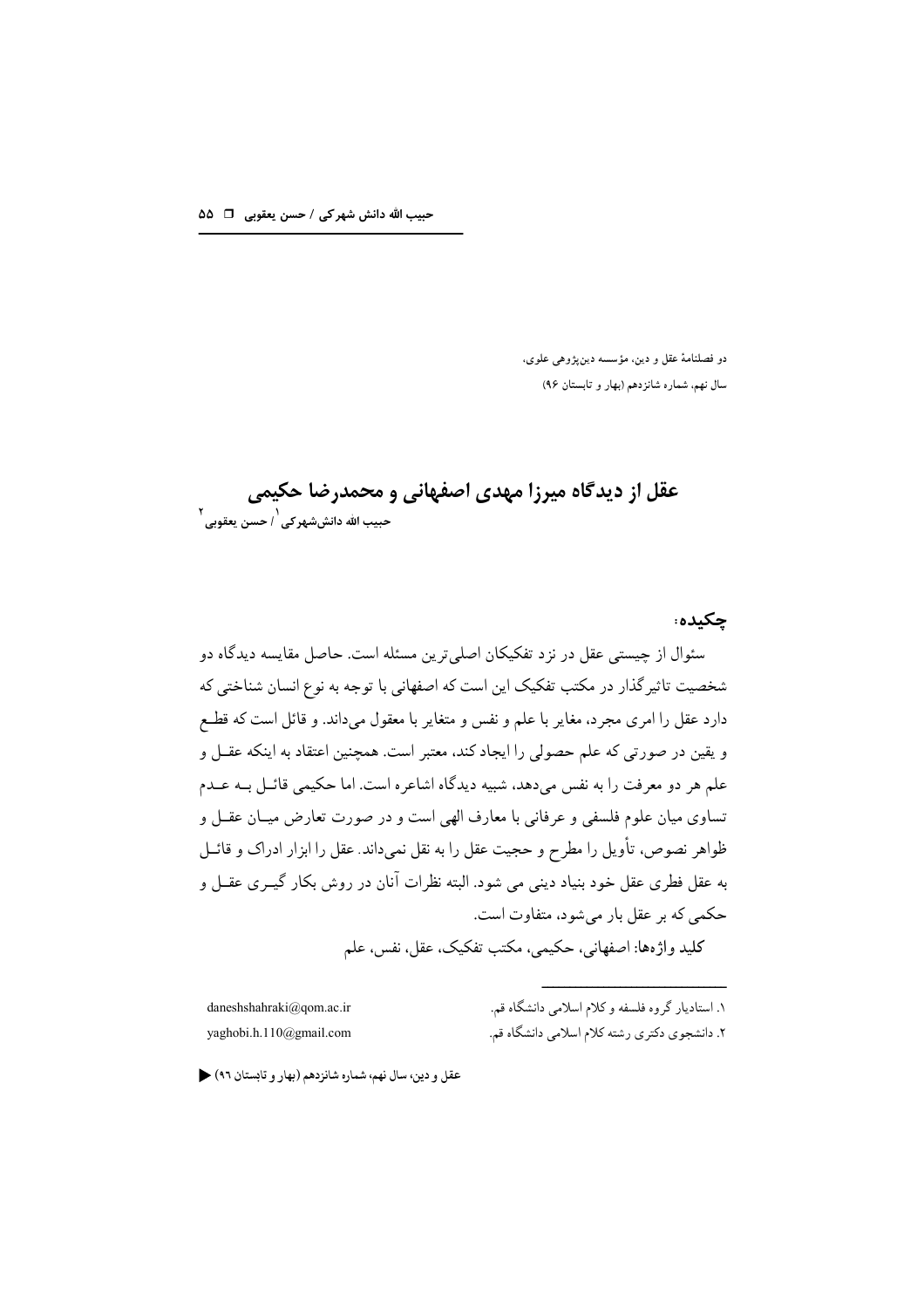#### مقدمه

در باب انسان و عقل دو نظریه وجود دارد: یکی نظر قاطبـه حکیمــان مســلمان و دیگر نظریه مکتب تفکیک. و مسئله عقل از زمان تأسیس مکتب تفکیـک از مباحـث مهم و بنيادي اين مكتب بوده است. اگر بخواهيم محل نزاع و نقطه فـراق بــين ايــن دو نظریه در باب انسان را به دقت تحریر کنیم باید گفت: از نظـر مکتـب تفکیـک عقـل دارای مراتب و با نفس متغایر بوده و منکر تجرد نفس هســتند. ارزش عقــل بــه درک «العقل ماعبد به الرحمن و اكتسب به الجنــان» است. و اين كــار عقــل و تعقــل و حيــاني است، كه همان عقل دفائني، فطري، نوري، «العقل نــور» اســت. و عقــل در اهميــت و حجيت داشتن و پيامبر باطني بودن، نيازمند به وحي اسـت. و نفـس موجـودي اسـت جسمانی، لذا فی حد ذاته دارای صفات ادراک، شعور و احساس نیست. امــا درنظریــه ديگر حكيمان، نفس انسان، مجرد است و بــدين ترتيــب قــوه نطــق، ادراك، شــعور و احساس را از خصایص ذاتی آن برمیشمارند. همین تصویر برای عقل موجب دو نوع معرفت در دیدگاه اهل تفکیک شده است. و چون بنیان و اساس متغـایر هســتند پــس محتوا و نتايج نيز ناگزير متغاير خواهند شد.

ما با طرح نظرات، میرزا مهدی به عنوان نماینــده متقــدمین و محمدرضــا حکیمــی نماینده متأخرین درباره چیستی عقل و به تبع آن مسأله نفس و رابطه آن با عقــل، کــه سئوال اصلی ما در این تحقیق است در صدد تحلیل و بررسی و مقایسه نظرات این دو دانشمند هستيم.

تبيين نظرات در مکتب ً مرحوم میرزا، عقل نوری است در تاریکی و حقایقی راکµ «مســتقلات ﴾ عقل و دين، سال نهم، شماره شانزدهم (بهار و تابستان ١٣٩٦)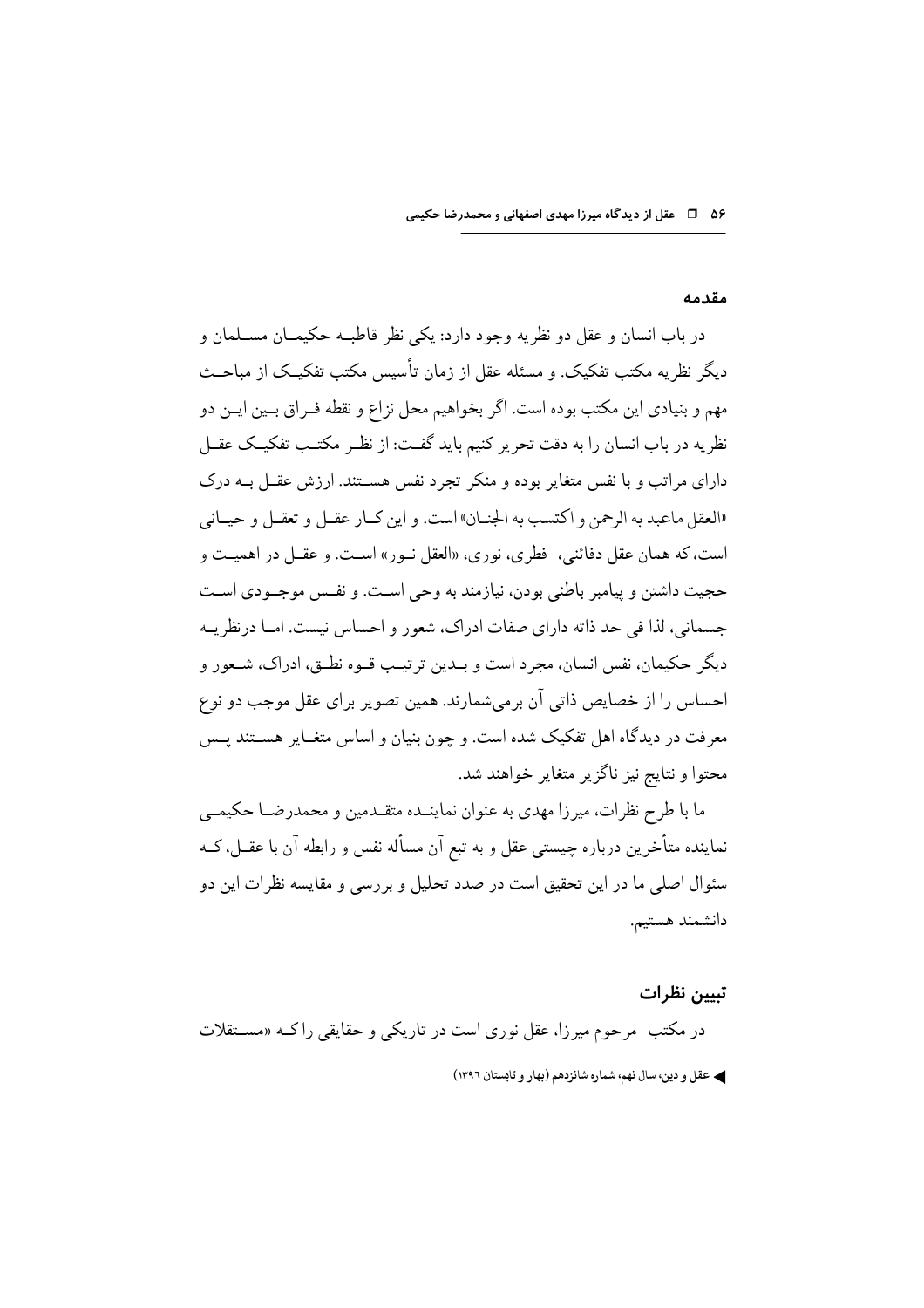عقلیه» نامیده می شود، برای عاقل آشکار می سازد. در واقع تا آنجا که عقل روشنگری دارد، حجّیتش قطعی است و عاقل هرگز نمیتواند از هیچ مستقل عقلی چشم بپوشــد. اين حجّيت براي همه عقلا– چه كاملترين آنهـا، حضـرت خــاتم|لنبيــين ﷺ، وچــه نازل ترين آنها، ابوجهل لعين–مسلّم و غير قابل انكار است. اصفهاني مي گويد: «عقـل، نوري است ظاهر بالذات كه حيثيت ذاتي آن، كشف خوب و بد افعال اختياري و كشف واقع است.» (اصفهانی، ۱۳۶۳: ۷)

میرزا مهدی در ابوابالمهدی، راه عقل را راهی تیره و جستجوی معرفت از ان را عین ضلال مبیّن می داند. (همان: ۱۲۱)

وي تصريح ميكند اينكه: «كلما حڪم به العقل حڪم به الشرع و اما مــا حڪـم بــه الشرع فلا تناله العقول» ؛آنچه كه شرع به آن حكم مي كند، عقل انسان به آن نمي رسـد. (همان: ص ۶۸) وی در جایی دیگر تاکید مےکند که عقبل فطری مـورد نظـر مکتـب تفكيك حجت است .(همان: ص ۶۵)

در تقریرات مرحوم حلبی از درس اصول مرحوم میرزا چنین آمده اسـت: «إن عقــلَ كلِّ عاقل سواء كانَ خاتمَ النبيين أو أبا جَهْل اللعين حُجَّه على نَفْسِهِ و على مَعْقولاتِهِ.» تعبيــر «حُجَّــه علمي نفسه» بدين معناست كه حجّيت عقل به خودش اسـت و تعبيـر «حجـه على معقولاتــه» يعني حجّيت آنچه به عقل روشن ميشود به خود عقل است: «لاَيَحْتاجُ في حُجّيُّه مَعْقولاتِـهِ إلى شَيءٍ سِواه.) (١)

خلاصه هر دو تعبیر آن است کــه عقــل، حجّیــت ذاتــی دارد. اصــفهانی حقیقــت علــم وعقل را نور متعالى مىداند كه اين نور متعـالى مغـاير بـا نفـس اسـت. «انّ حقيقــة العقــل الّذي بـه تـدرك المعقـولات و حقيقـة العلـم الذي بـه تـدرك المعلومـات هـو النـور المتعـالي».  $(11, 2)$  (همان: ص

نفس، سنخ «ظلمت»، و عقل و علم، سنخ «نور» مي باشد، و با اين عنايت كه نور «ظــاهر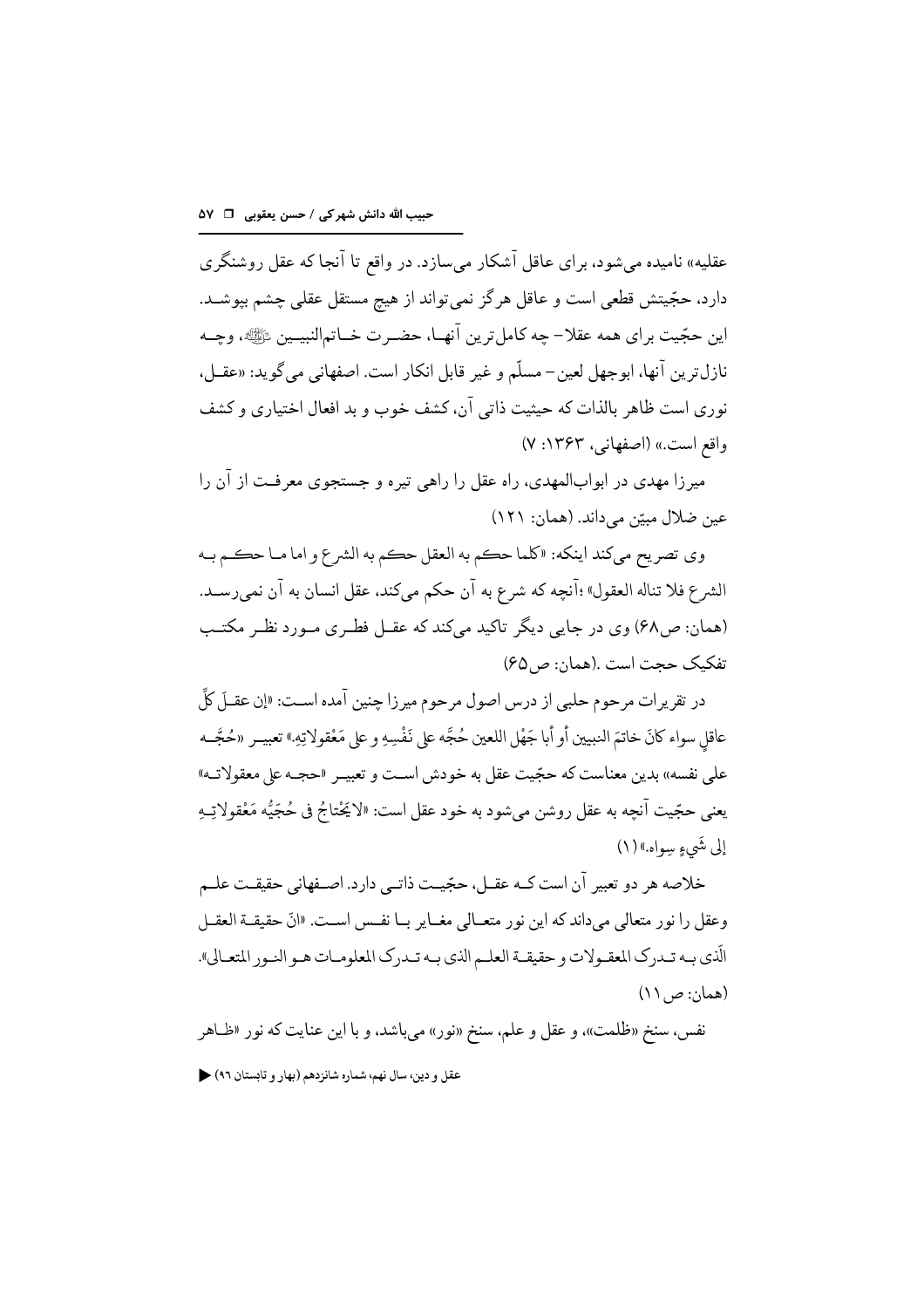بنفسه و مظهر للغير» است. البته نبايد مفهومات ذهني و متخيلات را عقل و علم ناميد كه در فلسفه چنین اشتباهی رخ داده است. (همان،ص ۷)

نفي تجرد نفس و جسماني دانستن آن به اين معناست كه اوصافي مثل علم، ادراك، شعور، اختیار و اراده نیز از او سلب گردد. و دانشمندان این مکتب به صراحت همه این لوازم را يذيرفته و معتقدند كه نفس في حد ذاته ظلماني است و داراي هـيج يـك از كمالات فوق الذكر نيست. (همان: ٢١٧ و حكيمي، ١٣٨٣: ٤٠)

حکیمی نیز در جایگاه عقل می گوید: «مکتب تفکیک»، بـا شـناخت «عقـل»، بـه عنوان «حجت دروني» و با دو مشعل هدايت رباني («عقل خود بنياد ديني» و «وحبي تنزيل نهاد الهي»)، در اوج عقلانيت و حياني، و حكمت خدشه نايذير قر آني، به ســوي بالاترين مقامات معارف و مراحل شناخت حقايق... اوج مي گيــرد. (حكيمــي،۱۳۸۶:  $(11A, 11V)$ 

به نظرحکیمی عقل، حجیت ذاتی دارد، اما عقلی که در علوم بشری مصطلح اسـت هرگز حجیت ندارد. این عقل حجیتش قطعی است و برای همه عقلاء مسلم و غیر قابل انکار می باشد. (حکیمی،۱۳۸۸: ۲۸) حکیمی قائل بر «عقل خود بنیاد دینی» است و در این باب می گوید: «عقل قابل اعتماد، «عقـل خـود بنیـاد دینـی» اسـت نــه عقـل ارسطويي، افلاطوني، فلوطيني، يا مر تاضان دوهزار سال پـيش در حاشـيه رود گنـگ مي توان گفت عقل تربيت شده در نظــام وحيــاني، داراي عــالي تــرين ســطوح عقــل و بالاترين عقلانيتهاي متصور است.» (حكيمي،١٣٨٣: ٨٩)

هر چند حکیمی ارزش عقل را در سه مکتب میپذیرد ولی معتقد به تفــاوت هــای بنياد ديني در اين نظام ها بوده و حتى از نظر تعريف در عرفـان اصـالت را بــاكشـف دانسته و برای عقل در مقدمات آن دخالتی قائل نیست. وی همحنین در فلسفه بر ایـن باور است که عقل به عقول مستقل طولی و عرضی، و عقــل نظـری و عملــی، بــا زیــر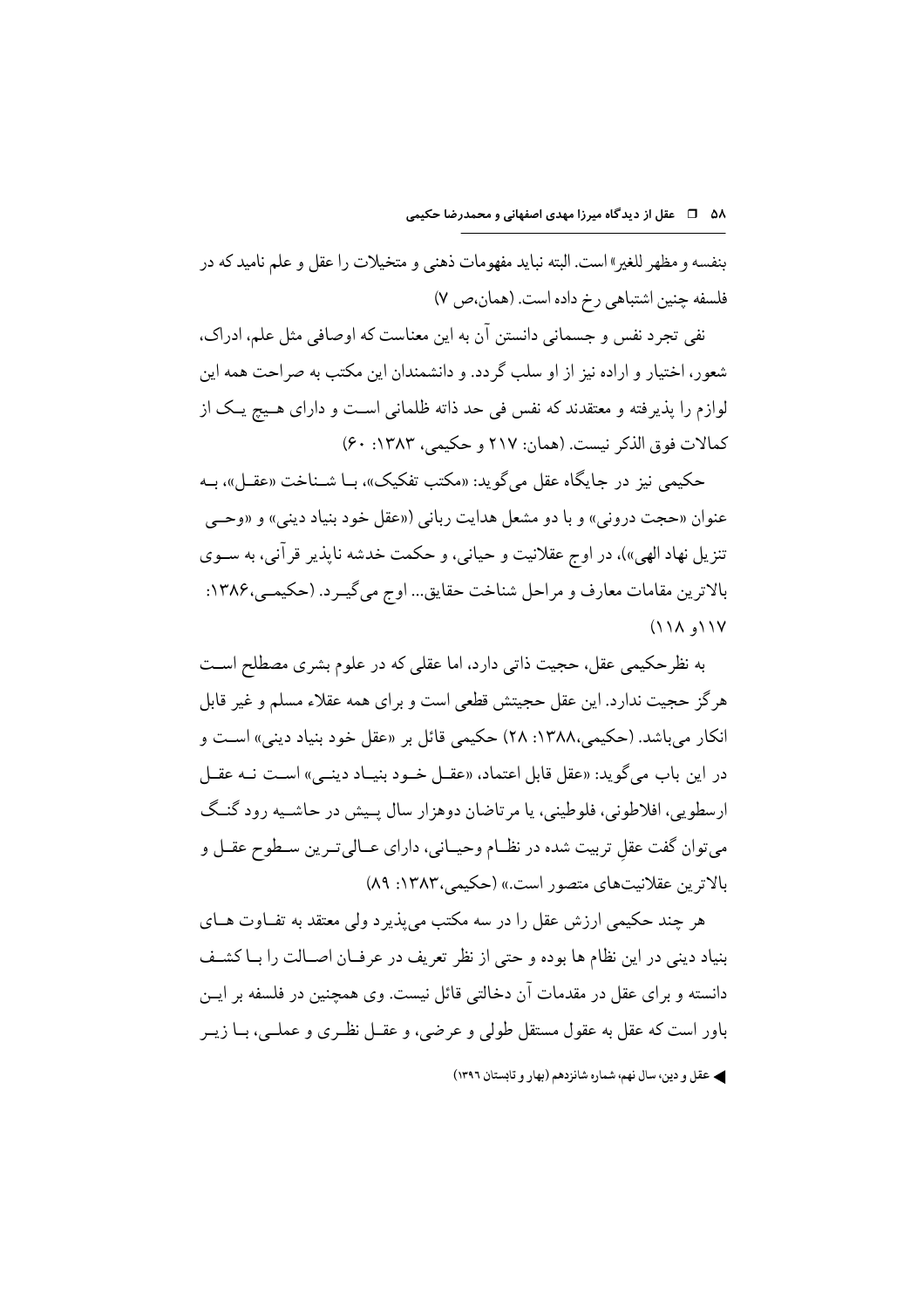مجموعههاي آن، تقسيم شده است. عقلانيّـت متعــالي، عقلانيــت وحيــاني اســت، نــه عقلانیتهای دیگر. و هرگز عقلانیّت وحیــانی و قرآنــی و معصــومی بــه معنــای نفــی حجيت عقل نيست، بلكه مفاهيمي مقدس، برگر فته از قر آن كريم، و سخنان على ﷺ و دیگر معصومان ﷺ است. ( حکیمی،۱۳۸۶: ۱۲۰)

حکیمی با طـرح عقـل فطـری، از عقـل و امــام بــه عنــوان دو میــزان نــام بــر ده و نوشته اند: حجیت عقل فطری برای بشر از بدیهیات اولیه است و اگر حجیـت عقــل نفي شود هيچ امري از امور عالم ثابت نخواهد شد و از اين جهت اسـت كــه در قــرآن مجید در هر مطلبی و امری ارجاع به عقل داده شده است، چنــان کــه بــه بیــانهــای مختلف مي فر مايد: «افلا تعقلون»، «افلا يعقلون»، «فاعتبروا يا اولى الابصار» و «اولئك هم اولواالالباب».

از این قبیل اشارات و بیانات در قر آن بسیار است، بس میزانیت عقل در یک دسته از مطالب و معارف جای شک و شبهه نیست. مــلاک مکلـف شــدن انســان از ســوی خداوند و رسیدن به یاداش یا کیفر، عقل است و به (حکم) این نور الهی (عقل) است، که ايمان به خداوند و به هر چه متر تب بر ايمان به خداست بر انسان واجب مي شود، از جمله تصدیق و اعتقاد به پیامبران ﷺ و اقرار به حقانیت ایشان (هر یک در زمان خود) و ...» ( حكيم ،١٣٨٨: ١١٧-١١٨ و ١٢٧-١٢٠)

در نظر حکیمی عقل فطری ویژه گیهایی دارد؛ یکسی از ایــن ویــژه گیهــا مراجعــه مستقيم به وحي است. (همان: ٧٢) دوم؛ نظام نايذيري عقل فطري است. (همــان: ٩٢) سوم؛ نتيجه حاصله از تعقل فطري معرفت ذات بــه ذات اســت. ايــن نــوع شــناخت و معرفت یعنی اینکه خداوند خود باید بدون وسیله و یا با هر وسیله ای کـه لازم بدانــد همحون پیامبران و وحی یا آیات آفاقی و انفسی، خود را بـه دیگـران معرفـی نمایـد. (همان) جهارم؛ «تعقل وحياني» است. اظهار شده كه تعقبل سـه شـعبه جداگانـه دارد؛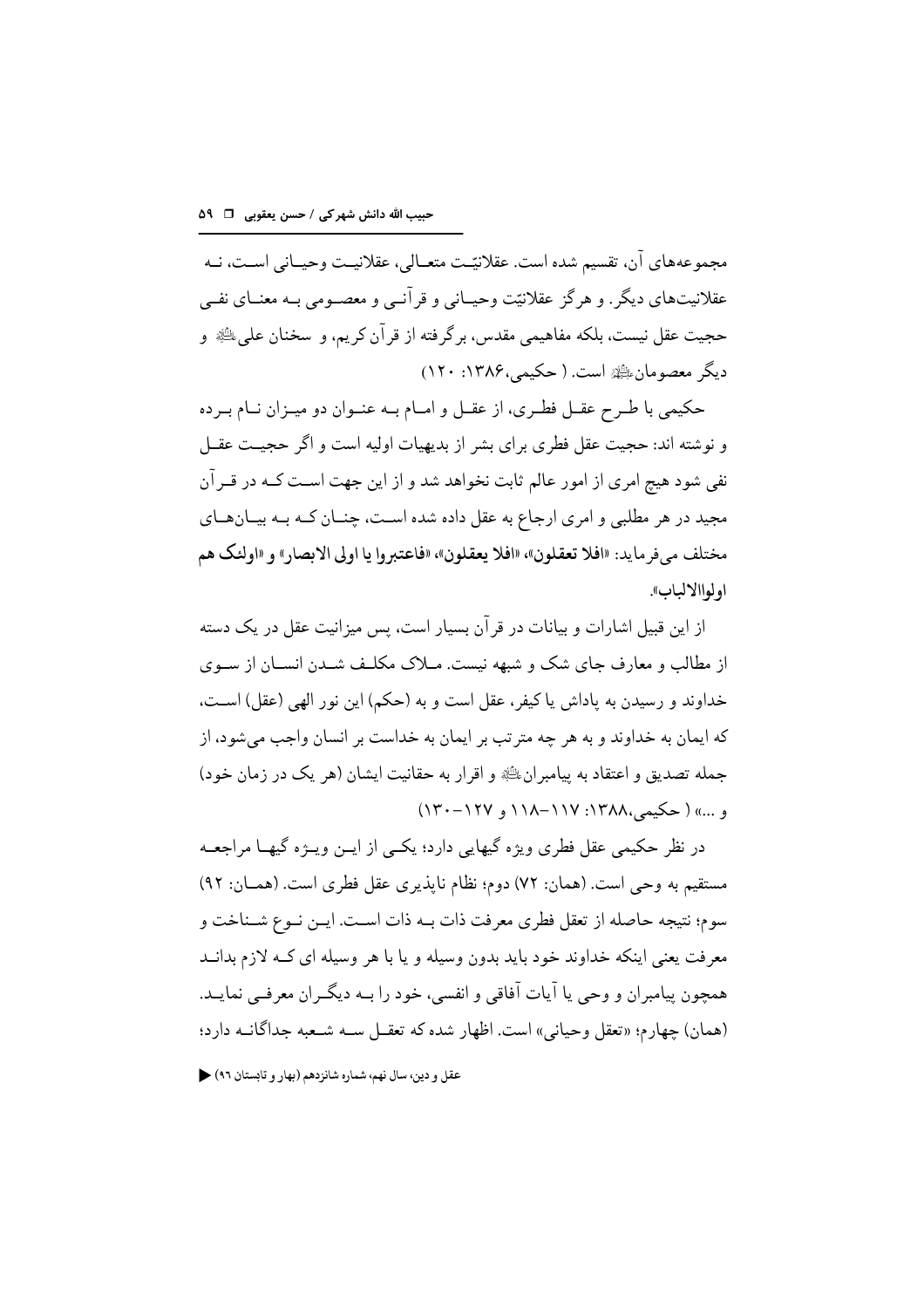تعقل وحياني، تعقل فلسفي و تعقل علمي. و با يذيرش اينكه اين سه در طول يكــديگر هستند، تعقل وحياني بالاترين مرحله تعقل محسوب شده است. چراكه تعقل فلسفى از عقل محدود (عقل جزئي) مايه مي گيرد و تعقل وحياني از عقل نامحدود (عقلي كلـي). (همان: ۹۲)

و نهایت سخن در توصیف عقل فطری این است که همه اوصاف در یـک خصـلت جمع است و آن برخورد انکار آمیز با فلسـفه هــا و مکتبهــای فلســفی اسـت و جنــین بر خوردي انسان را به حوزه عميق تفكر وحياني و فهم ناب متون ديني سـوق خواهــد داد. (همان: ۷۷و ۹۲) حکیمی نیز میان عقل و نفس مغایر ت قائل است و در ایــن بــاب مي گويد: «اين كه انسان در حال بيهوشي و خواب، نفس خود را درك نمي كند، معلــوم مي شود كه نفس آدمي عين علم و عقل نيست» (حكيمي، ١٣٨۶: ٨٩)

حکیمی می گوید: اصحاب مکتب تفکیک معتقدند؛ عقل و نفس که در کتاب و سنت مطرح است، با مراتب عقل و تعاریفی که از علم و عقل در فلسفه شده است، مغــایر ت دارد. نفس انسان در جريان ادراك محسوسات و معقولات، حتى در علم حضوري بــه خودش، زمانی عالم و عاقل می شود که با نور علم و عقل که از حقایق مجردند ارتباط می یابد. (همان: ۲۸۲)

آنها قائلند: اولا انسان به بعضی امور حسی و عقلی علــم نــدارد؛ ولــی بعــدا عــالم می شود؛ پس معلوم می شود غیر از واقعیت کشف شده و غیر از نفس، حقیقت دیگـری بنام نور علم و عقل وجود دارد ثانيا؛ انسان گاهي از خودش غافل مي شود؛ در حــالي كه در حقيقت علم و كشف، غفلت معنا ندارد؛ يس عقل غير از نفس است ثالثا؛ اين كه انسان در حال بیهوشی و خواب، نفس خود را درک نمیکند، معلوم میشود کـه نفـس آدمی عین علم و عقل نیست. (همان: ۱۴) البته استدلال اهل تفکیک در مغایر ت عقــل و علم با نفس نيز قابل خدشه است.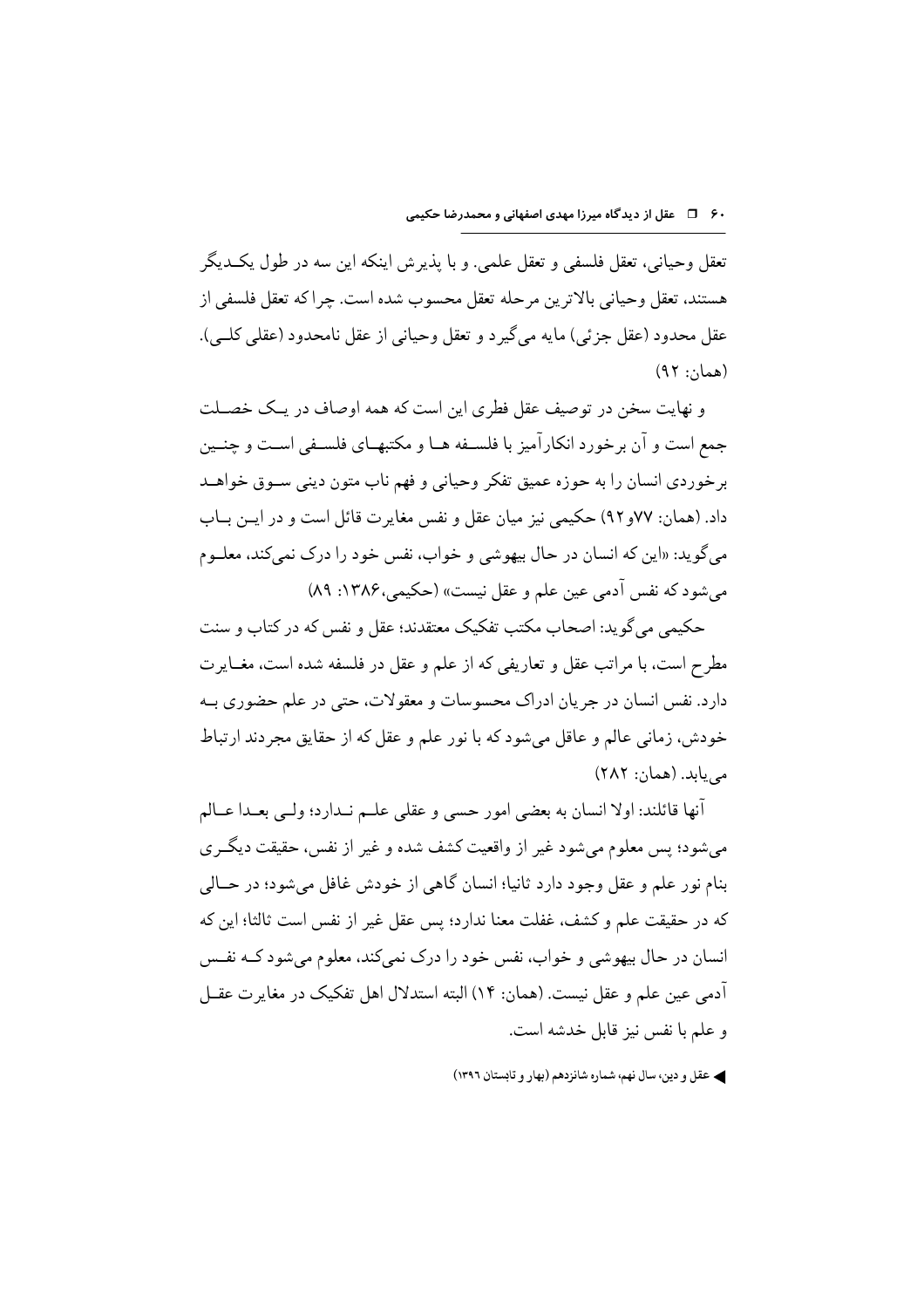بنابراین در این دیدگاه عقل؛ از حقایق و مستقل خارجے، مجرد و نورانی، مغایر بـا معقولات و نفس بوده و غير قابل تعريف و توصيف است، مگر بــه آثــار آن و حقــايق مکشوف از عقل از حجیت ذاتی بر خوردار هستند. (حکیمی، ۱۳۶۳: ۴)

### تحلیل وبررسی

اصفهانی در وجود انسان به سه ساحت: بدن، نفس و عقل قائل است. و برای تبیین شناخت، به دو نیروی عقل و نفس متوسل میشود. نفس \_ یــا روح \_حقیقـت وجــود انسان و عقل خارج از حقیقت او و متعلق به عالم قدس است. احکــام و شــناختهای نفس يكسره در معرض خطاست و هيج حكمي از احكام او اطمينان بخش نيست، امــا عقل معصوم است و در شناختهایش هر گز خطا وجود ندارد.

البته قبل از میر زامهدی اصفهانی قاطبه اهل حدیث، قائل بو دندکه دلیلی عقلبی ب تجرد نفس اقامه نشـده و ظـواهر روايــات نيــز دال بــر جســمانيت نفـس و روحنــد. (مجلسي،١۴٠٣: ج ٤١،ص١٠۴) اما در عين حال هـيج موجـودي را غيـر از واجـب تعالی مجرد ندانستهاند. لذا از نظر آنها عقل- بنابر معــانی شــش&انــهای کــه مرحــوم مجلسي در تحف العقول براي آن برمي شمارد– يا همــان نفــس اســت و يــا از قــوا و ملکات و استعدادهای اوست . مجلسی،۱۴۰۳،ج۱،ص۲۷–۲۵) با جستجویی مختصر مي توان صدها نمونه از اين قبيل تأكيدات را فهرست نمود كــه: «إِنَّ شَرَ الدّوابِ عِنْــدالله الصُمّ البُكْـمُ الّذيـن لايَعْقِلُـون» (انفــال/٢٢) و «و يجعــل الـرجس على الذيــن لا يعقـلــون» (يونس/١٠٠) و رواياتي مثل: «انمـا يـدرك الخـير كلـه بالعقـل و لاديـن لمـن لاعقـل له» (مجلسی،۱۴۰۳: ج۱، ۹۶) و با این بیان عقل همان حقیقت انسان یا بخشی از حقیقت اوست. لذا بر گر فتن عقل و جدا كردن آن از حقيقت وجود انســان ادعــاي اختصاصــي مکتب تفکیک است.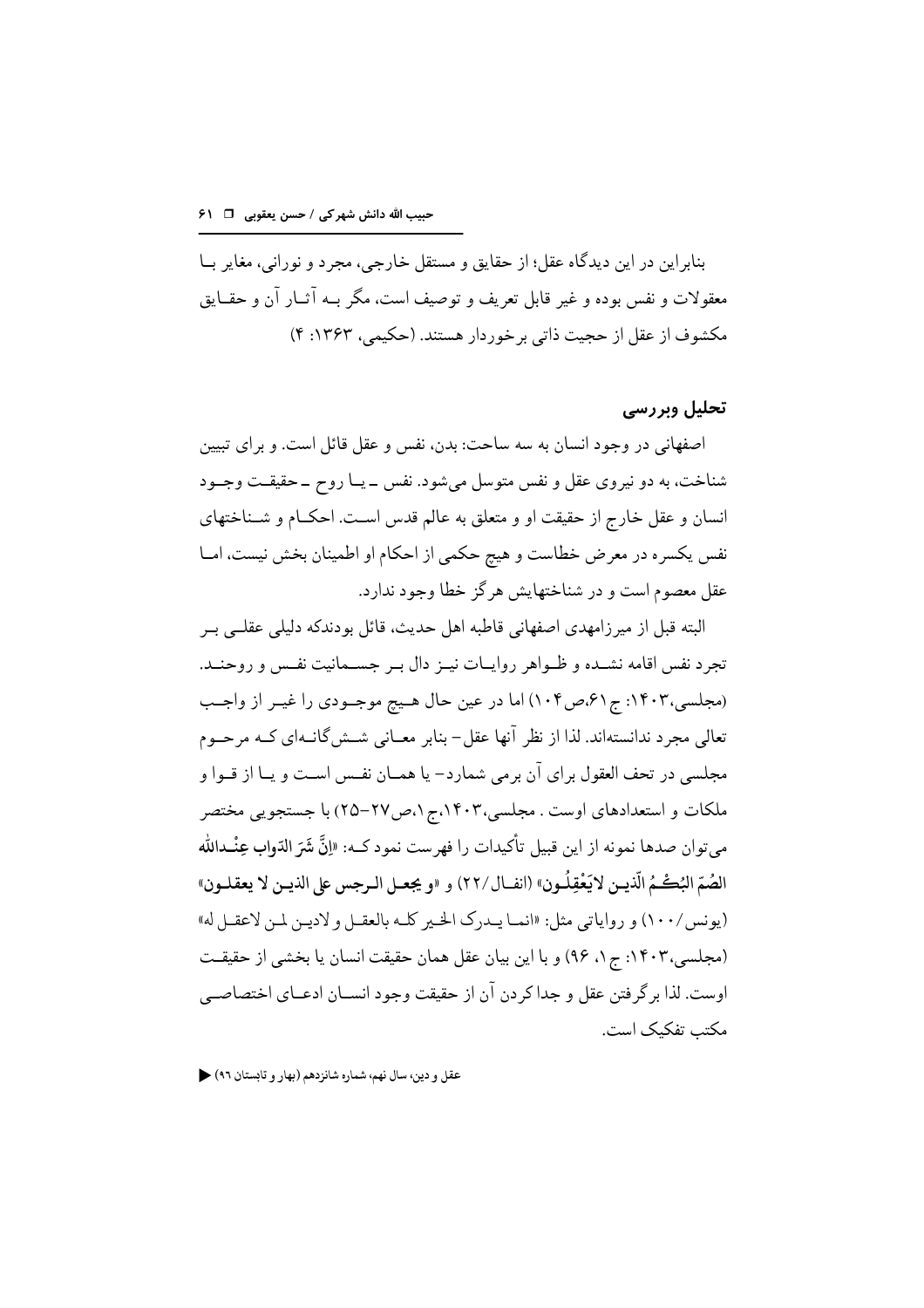اصفهانی نه همانند اخباریون انکار حجیت عقل را می بذیر د و نه بـه عقــل گرایــی اصولي و فلسفي \_كلامي گردن مي نهد. او بر اين باور است كه اساساً يقـين بــه معنــي منطقى امرى محال و غير قابل تحقق است. (اصفهانى،١٣۶٣: ٤٩–١٤) و اما در ياسـخ اصفهاني بايد گفت: عقلي كه در لسان شريعت رسـول بــاطني اسـت و بـر حجيــت او تأكيد شده است همين عقل معصوم و خــارج از حقيقــت انســان اســت. امــا آن عقــل مصطلحی که خطا میکند در واقع نفس است و به خطا آن را عقــل دانســتهانــد. پــس حجیت عقل به جای خود باقی است و این نکته منافاتی بـا خطــای نفــس و خطــای دانش بشری ندارد.

بنابراین دیدگاه اصفهانی صحیح نیست چونکه سلب مطلق این اوصاف از انسان به معنای نادیده گرفتن دهها آیه و روایت معتبر است که همگی بر متصف بودن انسان بــر اوصاف فوق الذكر صراحت دارند. علاوه بر اينكه چنين سخني في نفسه و بــا صــرف نظر از متون دینی بالضروره باطل است. چون نفی علم و ادراک از انسان خود به معنای اثبات آن خواهد بود. درحاليكه يكي از بزرگان درجاي ديگري مي گويد: اين اوصاف همه از اوصاف عقلند و نه از اوصاف نفس. و عقل موجودي است قدســي و خــارج از حقیقت و ذات انسان، و از مواهب خداوند به انسان است. و در پنـاه ادراک و شـعور عقل است كه انسان نيز از اين اوصاف بر خوردار مي شـود. امــا در عــين حــال انســان همیشه بر جسمانیت و مادیت خود باقی است و هر گز حقیقتش از ماده به جانب تجرد نمیرود و بین او و عقل که خارج از حقیقت اوست مدام دیواری عبورناپــذیر کشــیده شده است. (مروارید، ۱۴۱۹: ۱۳۲)

لزوم اثبات حقیقتی به نام عقل هنگامی مفید و ممکن است که نفس جسمانی باشد و خلأ حاصل از جسمانیت نفس (که همـان تبیـین نابـذیری ادراک، شـعور، اراده و... است) به وسیله عقل پر گر دد. اما بر خلاف رأی ایشان نفس به عنوان امـری جســمانی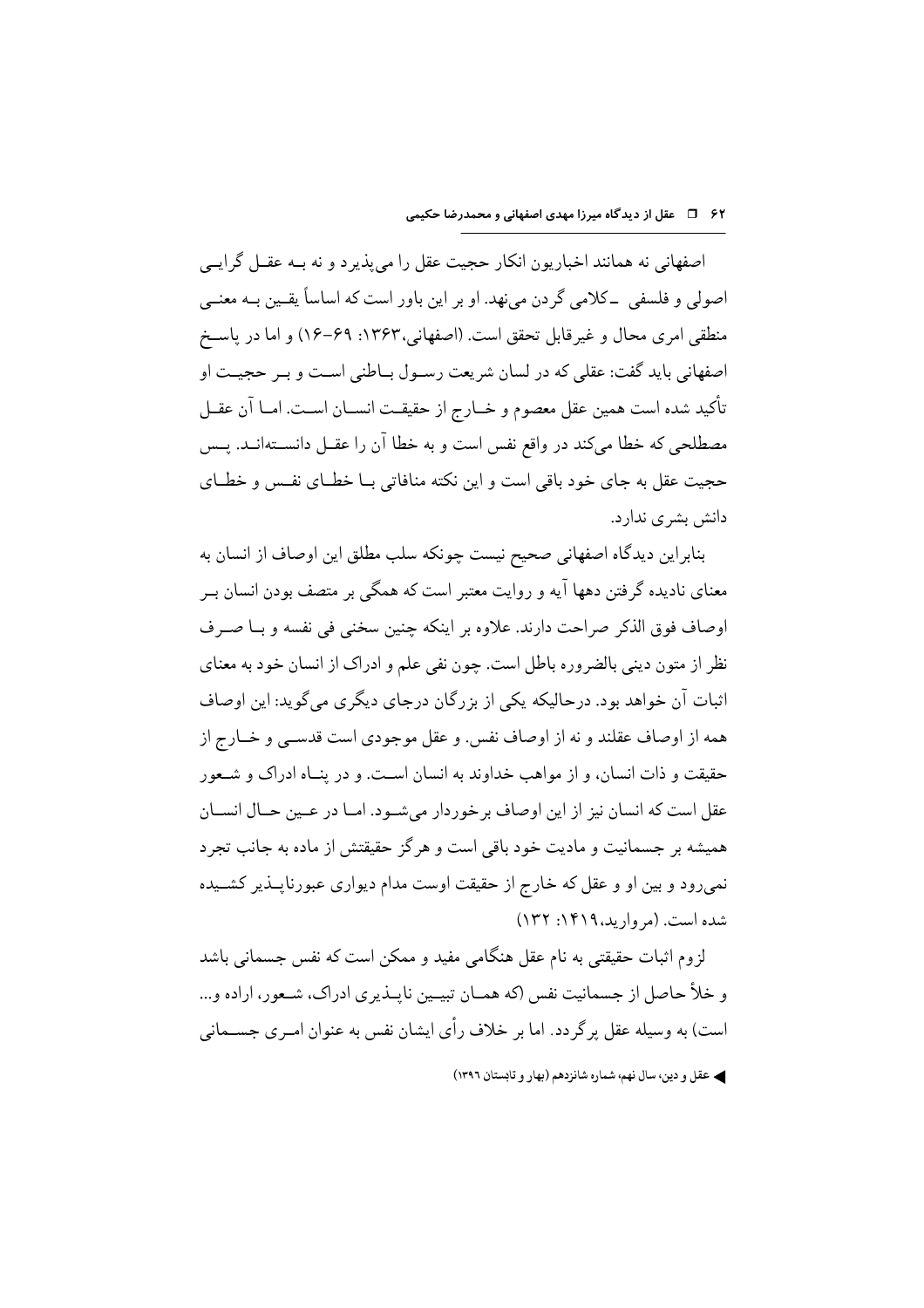قابل اثبات نیست. لذا اگر در وجود انسان حقیقتی به نام نفس تحقق دارد، باید مجـر د باشد و نیز بیان شد که عقل نمیتواند خارج از حقیقت وجود انسان باشد.

اصفهاني مي گويد: «بي شب، عقبل، حقيقتـي اسـت مــدرک و خصــلت ذاتــي آن آگاهی و ادراک است. به نحوی که عقل بدون ادراک و عقل غافل و غیــر آگــاه معنــی ندار د.

بنابراین اگر عقل عین نفس یا جزء آن باشد، و به بیان دیگر اگر عقل ذات نفـس و يا ذاتي آن باشد، (و مي دانيم كه نفس نيز حقيقت وجود انسان است) در ايــن صــورت انسان نمیبایست هیچ گاه غافل از خـود باشـد. حـال آنکـه مـی بینـیم انسـان مـثلا هنگام خواب از هستی و از ذات خود غافل است، در حالی که انسان در حال خــواب انسانيتش و نفسش باقي است. پس آشكار ميشود كه عقل نه عين نفـس و نــه جــزء آن است. حاصل این استدلال آن است که نفس ظلمت و تاریکی است و عقل مدرک و شاعر است. و تنها وقتی نفس آگاه میشود که واجـد عقــل باشــد. و غفلــت نفــس از خود مبین آن است که در مواردی واجد عقل نیست اگر عقــل عــین نفــس بــود پــس نمی بایست به انسان فراموشی دست دهد. زیر ا برای عقل غفلـت و فراموشــی متصــور نیست. بر ای اثبات مدعای فوق علاوه بر ادله عقلی بالا به ادله نقلی زیر تمسک شــده است.

بيامبر أكر مﷺ فرمود: «الا و مثل العقل في القلب (اي الروح) كمثل السراج في وسط البيت» افزودن تعبير (اي الروح) براي تفسير قلب به روح (يا نفس) از ميـرزا مهـدي است. و نيز به آياتي از اين دست تمسك ميكنند كه: «وَ مَنْ لَمْ يَجْعَـلَ الله لَهُ نُـوراً فَمـالَهُ مِن نَّـورِ» (نور/۴۰)؛ خدا به هر كس نوري نداده باشد او را هيچ نـوري نخواهــد بـود» (اصفهانه، ۱۳۶۳ : ۵۶)

اعتقاد این دانشمندان بر آن است که از ادله فوق دوگانگی و غیریت نفـس و عقــل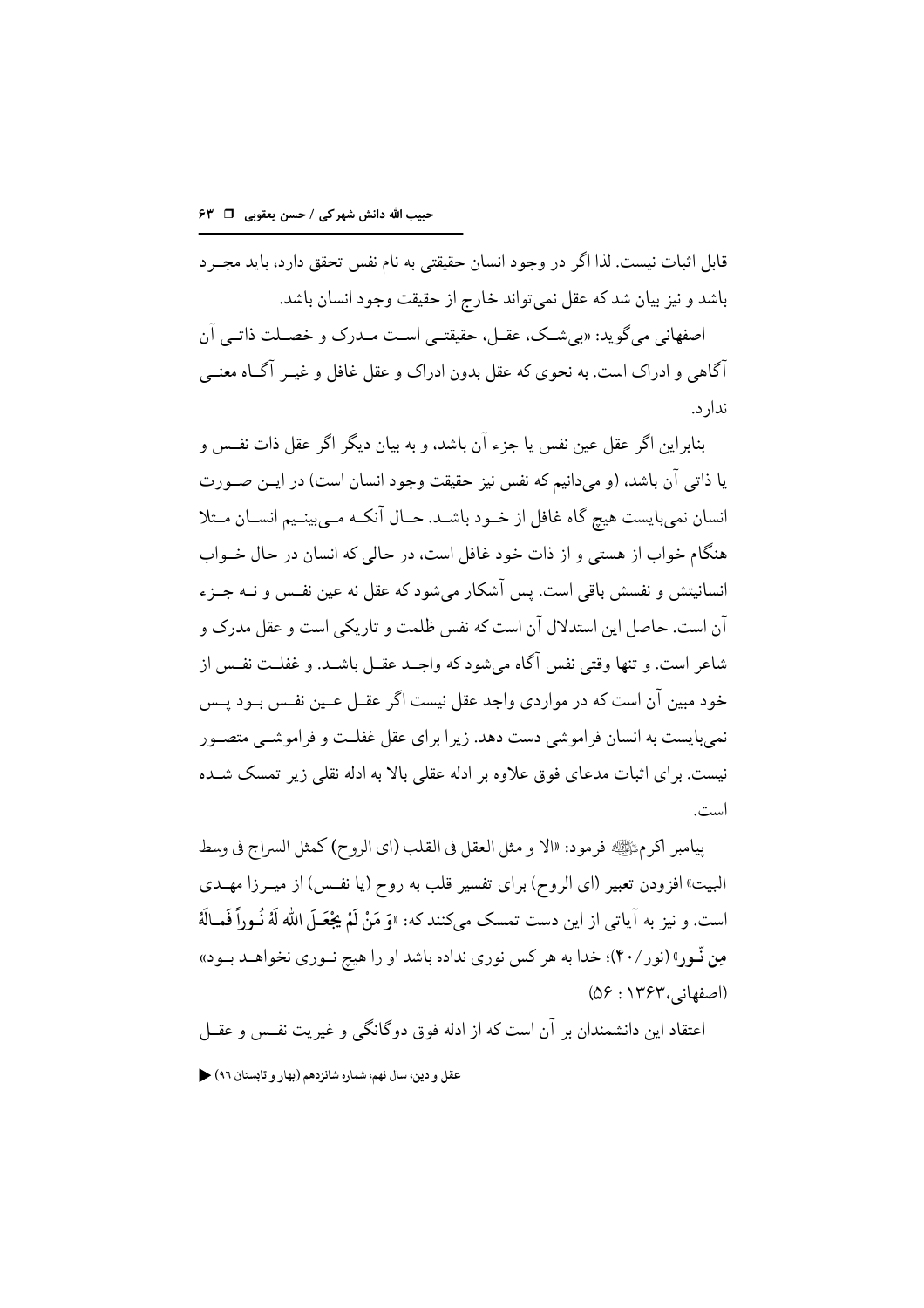استفاده می شود. اما در باب ادله نقلی گمان ما بر آن است که هیج یک از مـوارد فـوق نص در غیریت نفس و عقل نیستند. علاوه بر آنکه دهها آیه و روایـت را مــیتــوان در مقابل آنها نهاد که بر عینیت نفس و عقل دلالت دارند؛ و یا دلالت بر آن دارند که عقــل از قوای نفس است و تعقــل و ادراک از کارکردهــا و فعالیتهــای نفــس (قلــب و روح) هستند جهت حفظ اختصار چند نمونه را ذكر مي كنيم. «افلم يسيروا في الارض فتكون لهم قلوب يعقلون»؛ آيا آنان در زمين سير نكردند، تا دلهايي داشته باشند كه حقيقت را بــا آن درک کنند» (حج/۴۶) و «جحدوا بها و اسـتيقنتها انفسـهم؛ و آن را از روي ظلــم و سرکشی انکار کر دند، در حالی که در دل به آن یقین داشتند» (نمل/۱۴)

و «لهم قلوب لايفقهـون؛ آنها دلها [عقلها] يي دارند كه با آن (انديشـه نمـبي كننــد،) و (نعي فهمند)» (اعراف/١٧٩)

و اما روايات از امام على ﷺ: «لا تُدرِكُهُ العُيونِ في مُشــاهدَة الأبصــار، وَ لڪـن رَاتــه القلوب بحقايق الايمان؛ او را با مشاهدة چشمي نمي توان كر د، بلكه دلها با حقايق ايمان می توانند آن را ببینند» (مجلسی،۱۴۰۳: ج ۱٬۱۲۱)

آشکار است که در روایات و آیات فوق، یقین به نفس، و اموری مثل تعقــل، تفقــه، رؤیت و ادراک به قلب نسبت داده شدهاند. اگر بنابر مدعای مکتب تفکیک از روایت جنين استفاده شود كه قلب به معناي نفس است، و در عين حال نفس جســمي اســت ظلماني. پس اسناد اين اوصاف به قلب بي معنا خواهد بود. علاوه بر اينكه در آخــرين روايت با صراحت قلب به عقل تفسير شده است و اين بر خــلاف مــدعاى تفكيكيــان است. حق آن است که عقل و نفس و قلب در لسان روایات و آیات به معانی مختلـف به کار رفتهاند و برای تخصیص آنها به معنایی خاص و نفی سایر معانی، به مخصص یا قراینی محتاجیم. بیشک در چنین مواردی که تعارض یا تعدد معانی آشـکار اسـت و نمي توان به جمع بندي قاطعي رسيد، تأويل هر دسته از روايات و آيات به نفع برخــي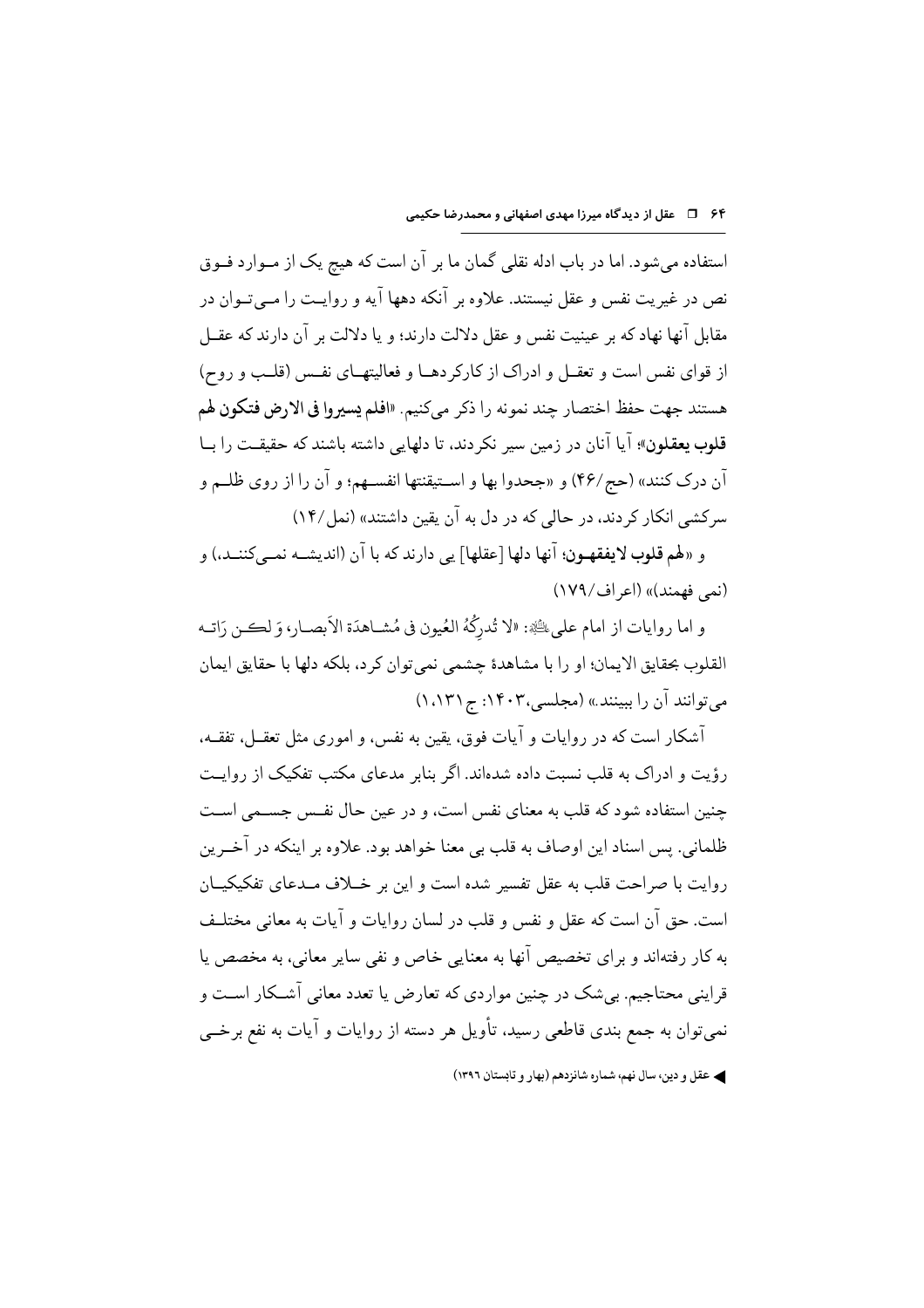دیگر محتاج ادلهای خارجی است. پس باید به دلیل عقلی ای که در ابتدای همین بنــد نقل شد برگردیم تا روشن شود که آیا آن دلیـل فـی نفسـه اسـتحکام دارد تــا اینکــه مخصص تأويل روايات گر دد؟ ماحصل آن دليل اين بود كـه عـر وض حــالاتي نظيــر فراموشي و نسيان و غفلت انسان از خود، مؤيد غيريت عقل و نفس است.

باید خاطرنشان کر د که حالات فراموشی و نسیان، دلالت بر نفی ادراک و شعور از انسان ندارند. چون، وقتي شخصي دچار فراموشي و نيسان شده است، مـيدانــد كــه حقايقي را مي دانسته اما اكنون آنها را نمي داند پس به فراموشي خود عــالم اسـت، لــذا نمي توان او را فاقد شعور دانست. و حالت خواب نيز هر گز دال بر اين نيست كه انسان هيج گونه ادراكي ندارد يا به كلي از خود غايب و به خود جاهل است. به بيــان ديگــر علم نفس به خود و حضور نفس در نزد خود یک چیز است، و توجــه بــه آن حضــور حیز دیگر ی است. انسان غالبا در حالت خواب توجه به آن حضور ندارد، کما اینکه در بیداری نیز گاه از خود غافل است و دیگر اینکه در حالت خواب هر گز همه مشــاعر و قواي مدركه انسان از كار نمي افتد، بلكه تنها آستانه تحريك بذيري آنها كمتر مي شـود. و به همین دلیل است که تمامی حواس انسان در حالت خــواب در مقابــل تحریکــات شدید، مثل صدای شدید، بوها و طعمهای تند، سرما یا گرمای شدید، نـور شــدید و... ىاسخگو ھستند.

لذا چنین نیست که انسان در حالات فراموشی، غفلت و خواب به کلی فاقد ادراک باشد تا اینکه گفته شود آن عدم ادراک معلول عدم حضور عقل است. پس دلیل مذکور مثبت دوگانگی عقل و نفس نیست. شاهد براین سخن بیان علامـه حســن زاده آملــی است که می گوید: «کسانی که در عالم خواب اشباح و اشـکال و اشـیایی را مشـاهده مے کنند، آیا جنین مے بندارند که آن اشیاء در بیرون آنهاست و پــا در درون آنهاسـت؟ شما که الآن بیدارید، مے فرمایید در بیرون آنها نیست و به طور حتم پاید در درون آنها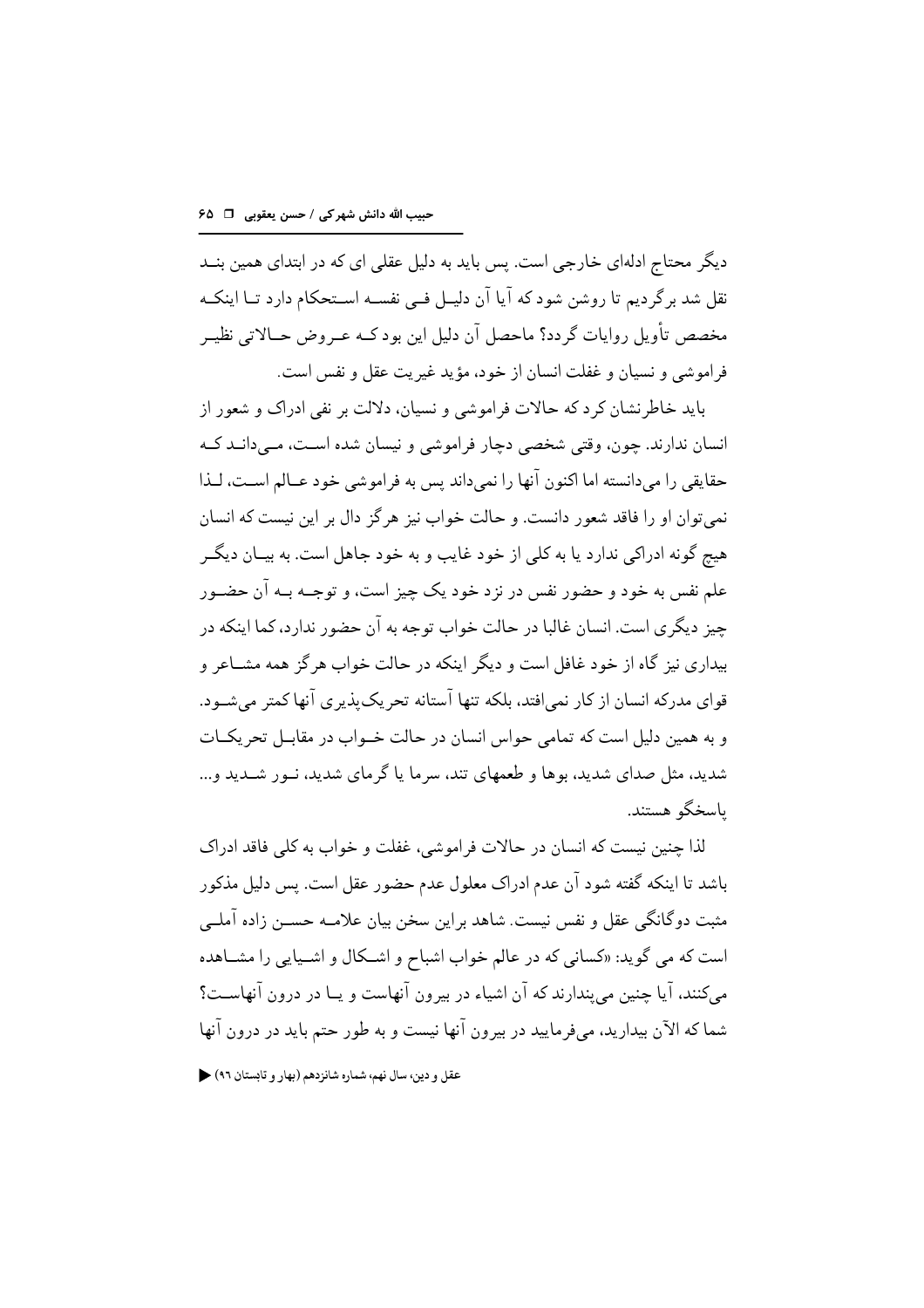باشد؛ ولی آنان که در خواباند، می بندارند که در بیرون آنهاست، غافل از ایــن کــه در خود آنهاست. و این، اختصاص به مبصرات ندارد بلکـه دیگـر محسوســات، از قبیــل مســموعات و مشــمومات و مــذوقات و ملموســات، در عــالم رؤيــا نيــز در حكــم مشاهداتاند. و نیز چگونه آن همه اشیاء گوناگون که آدمی در خواب می بیند در خود اوست نه در بیرون او؟ قوه خیال شأنی از شـئون نفـس، و تجــرّد برزخــی دارد، و در خواب و بیداری در کار، و کار او صورتگری است، و صورتهایی که او ساخته و انشــا کرده است نیز تجرد برزخی دارند و همه از ماورای طبیعتاند، و با توجه نفس آنهــا را بود و نمود است، و همین که نفس توجه خود را از آنها بر داشت، بود و نمودی ندارنــد. (حسن زاده آملی، ۱۳۹۱: ۳۱۵).

همچنین برای ما پیش آمده است که در عالم خواب، میدانیم در خوابیم و خــواب می بینیم. و نیز پیش آمده است که در عالم خواب پنداشتیم که بیدار شدهایم و حال این که در خواب بوديم و بعد که بيدار شدهايم فهميديم که آن بيداري هم خواب بــود و در خواب بوديم. از اين گونه امور كه ما ميدانيم همه اينها در خود اوست، ولي آن بيچاره گمان میکند که در بیرون اوست. (همان)

و اين ادراكات حسيّه، اگر چه همه درحقيقت ادراكات نفس است، ولـبي سـخن در این است که حواس به تنهایی نمی توانند بدانند که محسوس در خارج موجود است پــا نه. (همان: ۳۱۶)

آخرین مدعای میرزا مهدی آن بود که نفس علی رغم جسمانیتش به توسـط عقــل، مدرک و عاقل میگردد. و شاید بتوان گفت نه عقل و نه نص هیچ دلیل نقلی مؤید ایــن مدعا نیست، بلکه برخی از روایات و آیاتی که در بندهای پیش ذکر کردیم، بر خــلاف آن دلالت دارند.

رابطه نفس و عقل از نظر این دانشمندان از نوع رابطه مالکیت و واجد شدن است. ﴾ عقل و دين، سال نهم، شماره شانزدهم (بهار و تابستان ١٣٩٦)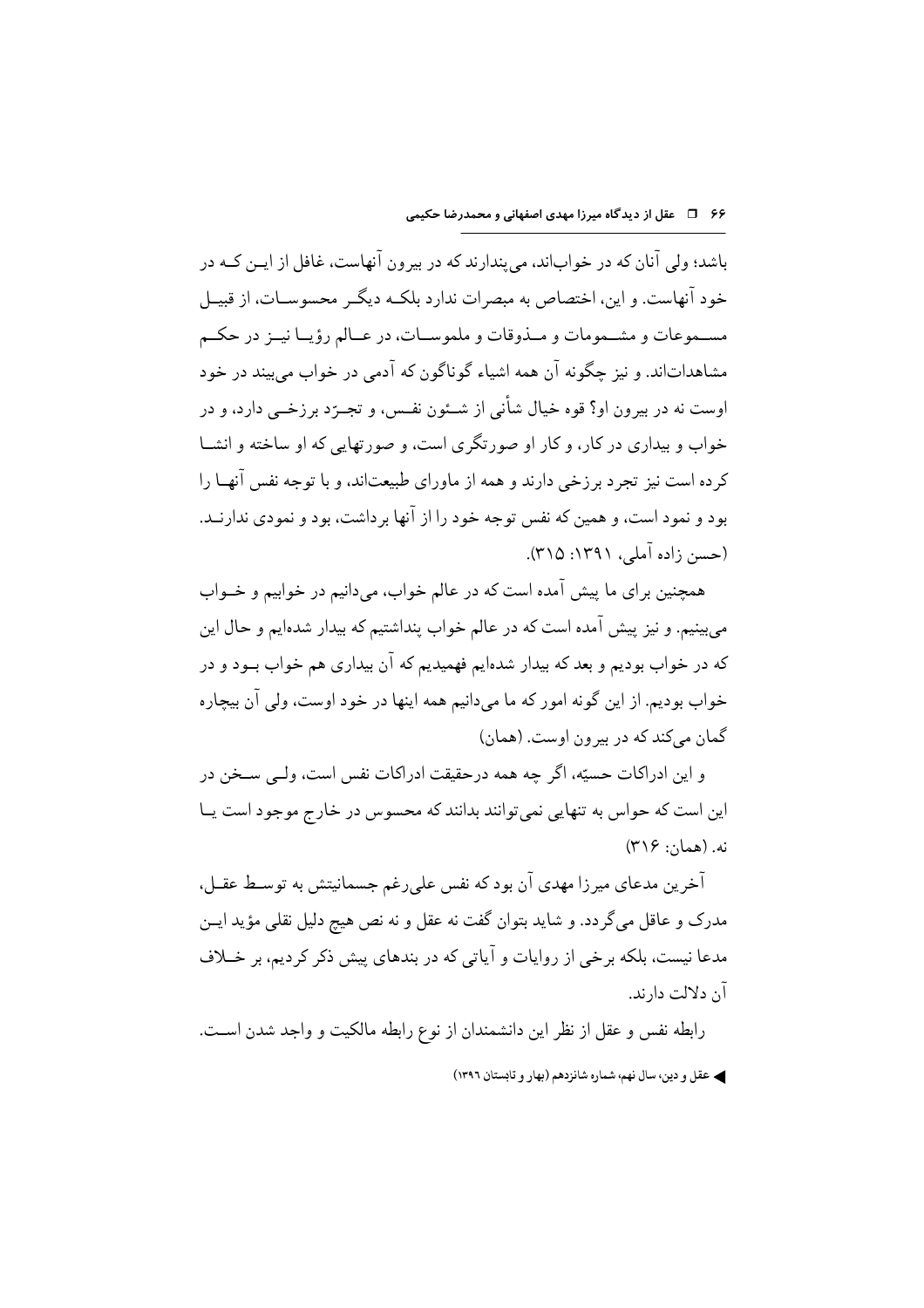به اين معنى كه نفس، واجد عقل و مالك آن مى گر دد. در اين ادعــا مفهــوم مالكيــت و وجدان (واجد شدن) یا به معنی اتحاد و یگانگی است و یا غیر آن. اگـر بـین ایـن دو اتحاد و یگانگی رخ دهد، در این صورت اگرچه می توان صفات یکی را به نحو حقیقی به دیگری نیز نسبت داد، اما این فرض، مدعای مکتب تفکیک، مبنی بر دوئیت عقــل و نفس و ظلماني بودن حقيقت انسان را نفي مـيكنــد. لــذا خودشــان ايــن فــرض را رد ک دهاند.

علاوه بر اينكه اتحاد و وحدت ماده و مجر د، باطل است. و اما فرض دوم، يعني اگر رابطه اين دو اتحاد نباشد خواه رابطه آنها عروض باشد، يعني عقل بــر نفــس عــارض گردد، یا رابطه آنها از نوع وجدان و ملکیت، باشد در این صورت اسناد صفات عقل بر نفس تنها با مجاز و از باب «جرى الميزاب» خواهد بود، و به معنى دقيق مى توان گفت آنحه مدرک و شاعر است تنها عقل است و نه نفس. از سـویې در آثــار خــود مکــر ر تصریح میکنند که نفس مثل جمادات جسم است و هر گز شــاعر و مــدرک نیســت. از سوى ديگر مى گويند نفس پس از آنكه واجد عقل شد، بدون آنكه بـين آنهـا اتحــادى حقیقی رخ دهد، همان جسم ظلمانی، عاقل و عالم مبی گـر دد و از ایـن نکتــه غفلــت کردهاند که جسم هر گز عاقل و عالم نمی شود، و آنچه در اینجا عالم و عاقل است همان عقل خواهد بود.

خلاصه کلام اینکه لازمه جسمانیت نفس و دوگانگی عقل و نفس، آن اسـت کــه نفس که حقیقت وجود انسان است به کلی فاقد هر گونه ادراک و شعور باشــد. و حــال آنکه تمامی مدرکات و محسوسات از نفس و متعلق به نفس هستند. علاوه اینکه نظریه دوگانگے عقل و نفس مے تواند پیامدہایے داشته باشد. بنابر مبـانی اصـفهانی بطـلان تکلیف، ثواب و عقاب و در نتیجه بیهوده بودن معاد یکی از پیامدهاست. بـرای حــل مسئله دو فرض مطرح است، مخاطب شريعت يا عقل انسان است و يا نفس او. فرض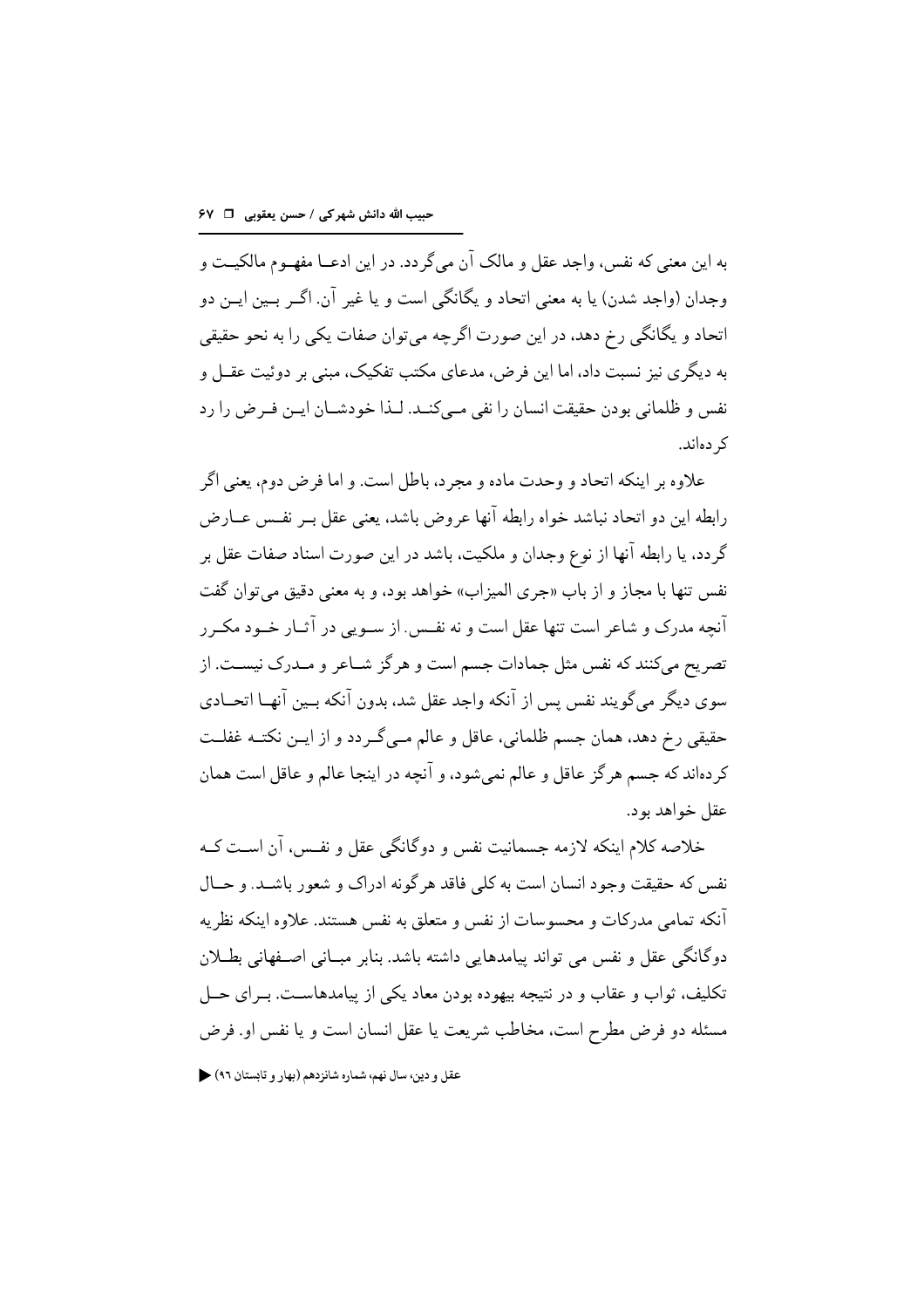اول باطل است زيرا با تصريح آنها عقل، خارج از حقيقت انســان اســت. و بــا فــرض مخاطب و مكلف بودن عقل او، خطاب «يا ايها الانسـان» خطـابي مجـازي و دروغـين خواهد بود و در نتیجه انسان مخاطب و مکلف نیست. علاوه بر اینکه عقل (بنــابر رأی أنها) حقيقتي است الهي و فائض از جانب خداوند و معصوم از هر خطا و شرور است، لذا تكليف او لغو و بيهوده است. پس باقي مي ماند فرض اول و آن اينكه نفس مكلف و مخاطب باشد. و این فرض اگرچه با متون دینی سازگار و قابل تأیید است، اما نفســی كه بنابر مباني آنها سراسر تاريكي و ظلمت است و همچون جمادات جسـماني اسـت نميتواند مخاطب واقع و مدرک عقاب يا ثواب باشد.

پیامد بعدی نفی تعقل و تفکر است؛ با خارج کردن عقل از عرصه وجـود انســان و قول به اینکه نفس که حقیقت انسان است، امری جسمانی است، ایــن پرســش مطــرح میشود که، انسان چگونه به تعقل و تفکر فراخوانده شده است، بزرگان مکتب تفکیک به درستی دریافتهاند که یکی از لوازم و پیامدهای این مکتب آن است که «تعقل» برای انسان بي معنى است لذا هر جا با خطابات قر آني: «لعلكم تعقلون» و «افــلا تعقلــون» و امثال آن روبر و می شوند، به ناچار تعقل را به معنای فرمانبر داری از حکم عقل، و عدم تعقل را به معنى عصیان در مقابل حکم عقل و یا خیانت به حکم عقل، تأویل نمودهاند. (ملکی میانجی،۱۴۱۷: ج ۱، ۲۲۲ )

صاحب بيان الفرقان در ترجمه آيه: «و ما كان لنفس ان تـؤمن الّا بـاذن الله و يجعـل الرجس على الذيـن لا يعقلـون» و هـيج كـس را نرسـد كـه جـز بـه اذن خـدا ايمـان بیاورد و [خدا] بر کسانی که نمیاندیشند پلیدی را قـرار مـبی دهـد.» (یـونس/١٠٠) مے نویسد:

«یعنی هیچ روحی ایمان به خدا نیاورد مگر به اذن خدا، و ناپاکی برای کسانی است که اطاعت عقل نکنند» و آنگاه در توجیه ترجمه خود از آیه، اظهار مبی دارد، اساســا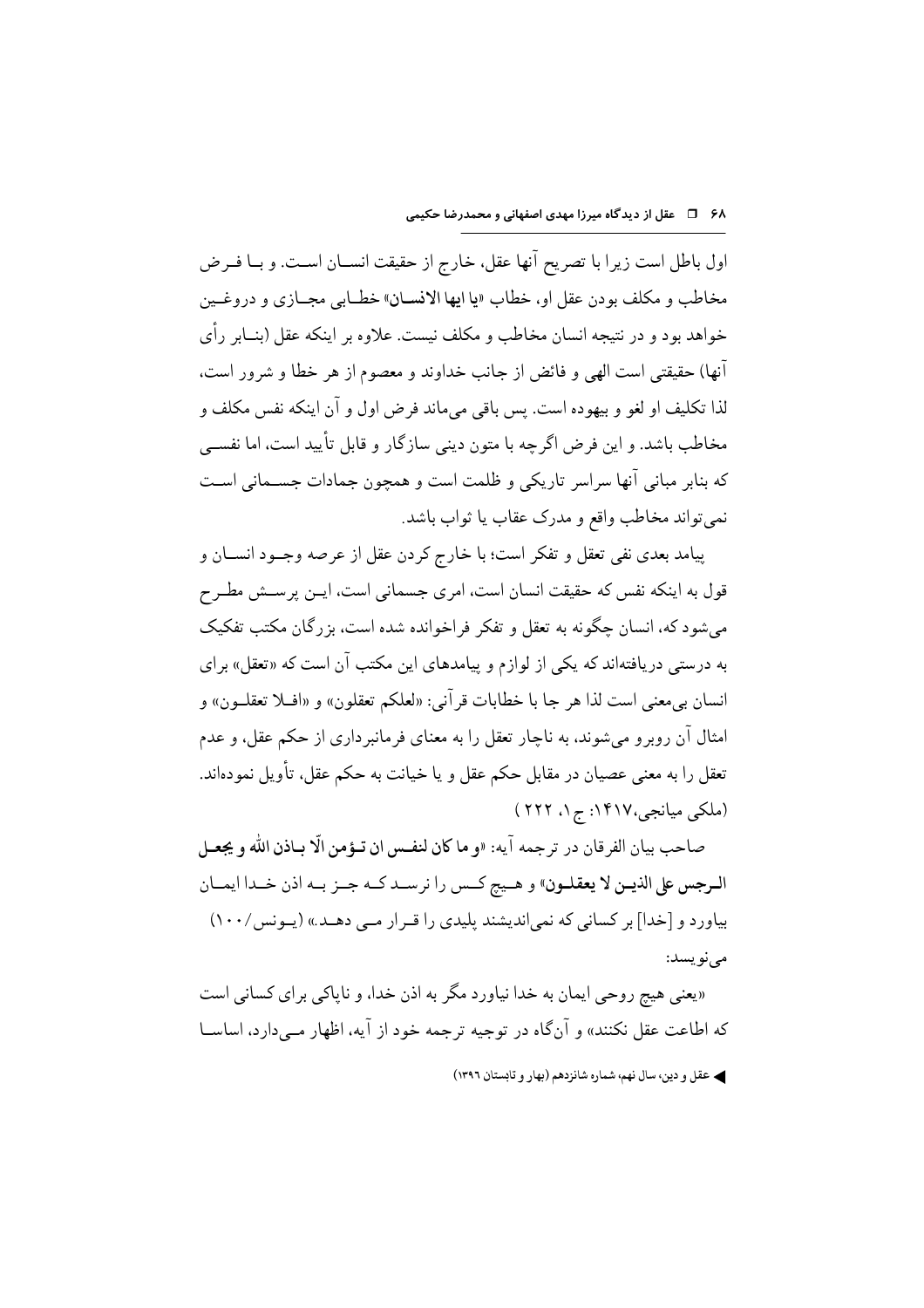عقل خارج از حقیقت انسان است و مخاطب خطاب، فوق نیسـت و از ســویم ، دیگــر عقل عين تعقل و ادراك است و نمي توان به او خطاب كرد كه چرا تعقل نمي كني؟ يــس معنى اين خطاب آن است كــه اي روح چــرا از عقــل پيــروي و اطاعــت نكــردي.» ( قزويني، ١٣٧٣: ١٢٣)

و نیز صاحب ابواب الهدی در همین راستا بر آن است که کار انسان پیروی از عقول است و هدف انبياء نيز آن است كه انسان را به وجود عقل تذكر دهند و به پيروي از آن فرا خوانند، لذا از نظر ایشان انبیاء نیامدهاند تا تعقل را به انسان بیاموزند و او را دعوت به تعقل کنند، بلکه آمدهاند تا اطاعت از عقل را به انسان خاطر نشان کنند. اما بوشــیده نيست كه تعقل در زبان آيات و روايات به معنى به كار بر دن عقل يا استعمال قوه عقــل است و این بر خلاف گفته بالا است.

اگر چه این بزرگان مفهوم تعقل را به معنای «اطاعت از عقل» تأویل کر دهاند، اما به این مطلب توجه نشده است که برای انسانی که مکتب تفکیک معرفــی مــیکنــد حتــی ييروي از حكم عقل نيز بي معنى است. زيرا انسان حقيقتي است جسماني و ظلماني و غیر مدرک، پس چگونه می تواند حکم عقل را درک کند و سپس از آن پیروی کند پـا نسبت به آن عصیان بورزد؟ علاوه بر توالی فاسدهای که گفتـه شــد بنــابر آراء انســان شناختی مکتب تفکیک مفاهیمی جون: ایمان، کفر، هدایت و ضلالت نیز معانی خود را از دست می دهند و نمی توان آنها را به درستی تبیــین نمــود. و ایــنکــه نفــس در همــه مراتب، ظلمت محض است و در فرایند ادراک حسی و عقلی هیچ نقش را ایفا نمیکند و صرفاً در حال افاضهٔ نور از عقل مجرد، اشیا را ادراک میکنـد، ایـن، همـان عقیـدهٔ متکلمان اشعری هست که در تولید علم، هیچ نقشی برای نفس قائـل نیســتند و رابطـهٔ سببيت بين نفس و علم را به طور كلي انكار ميكنند و يبـدايش علــم در نفـس را بــه عادت الهي نسبت مي دهند. !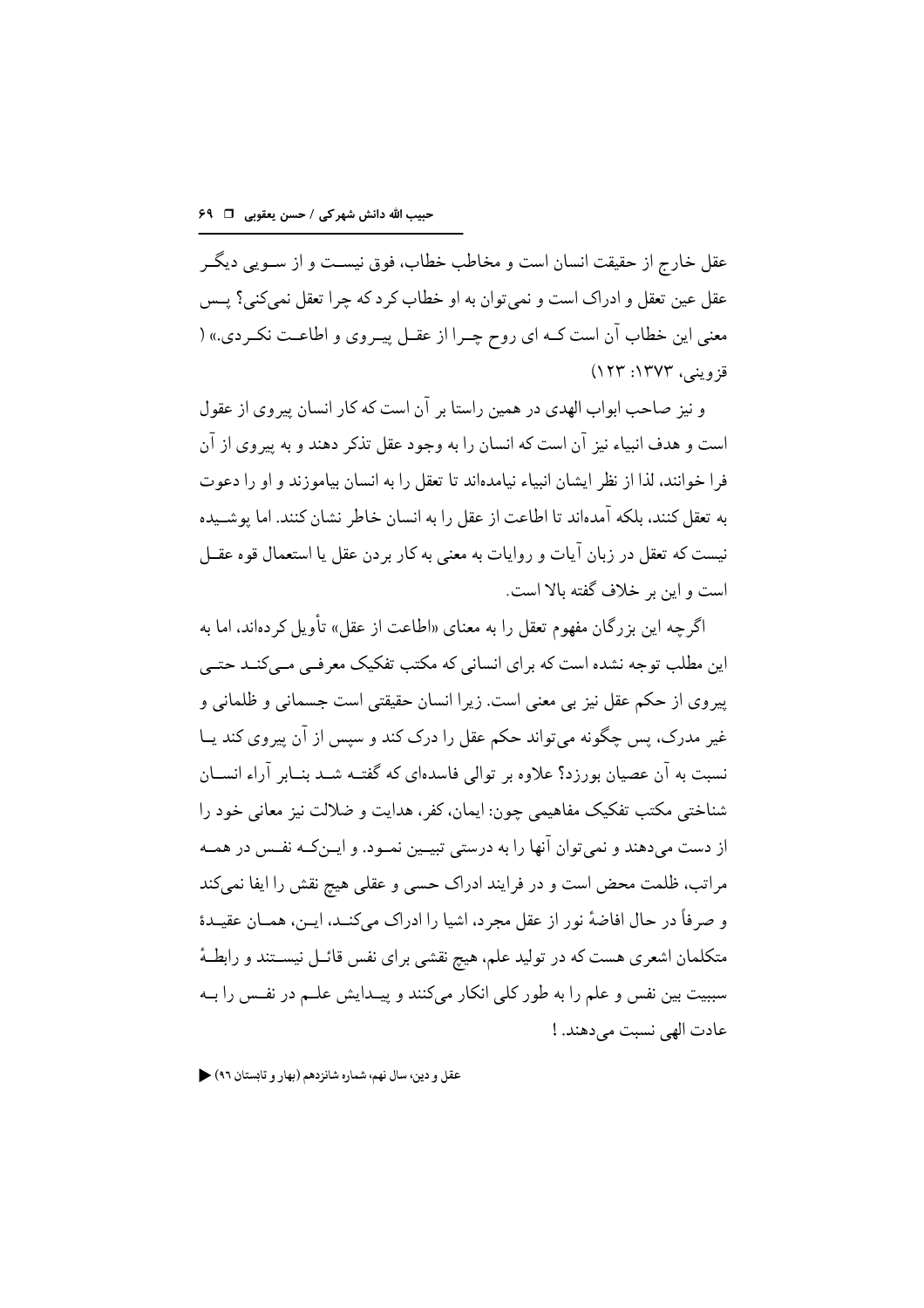در رابطه با مفهوم عقل در مکتب تفکیک خصوصا نظر حکیمی که قائــل بــه عقــل فطری شدند باید گفت؛ مفهوم عقل در نظر ایشان مأخوذ از مفاد برخی روایات اسـت، با صرف نظر از اینکه سند و اعتبار این روایات بایستی مورد بررسی قرار گیــرد، بایــد گفت مفهوم و حتی منطوق و ظاهر بسیاری از روایات، تعریف خاص تفکیکیان از عقل را به هيچ وجه اثبات نميكند مثلاً از روايت امام صادق، عليه كه دلالت بر موجــودي بــه نام عقل دارد که حقیقتش از سنخ علم، قدرت و نور است، «خلق الله العقــل مــن اربعــه اشياء من العلم و القدره والنور و المشيه».

(مجلسی، ۱۴۰۳: ج۱، ۹۸) نمی توان دریافت که منظور از عقل ادراکبی است ک برای انسان لازم است و این ادراک باید از بیرون بر انسان ضمیمه شـود و بـا حقیقـت انسان مغایر است و اینکه آن حقیقت ــ عقل فطری ــ نورانی و مجرد و در مقابل قدرت ادراک انسان که ظلمانی و مادی است، قرار دارد از این روایت اسـتفاده نمــی شــود. و چون در استدلال های عقلانی علوم بشری خطا فراوان است؛ پس آن عقــل ظلمــت و تاریکی و این عقل ــ مورد نظر تفکیک ــ نور و مصون از خطاسـت. از ســویی دیگــر اگر عقل وارد شده در روایات همان بر داشت اهل تفکیک باشد، این بر داشت نوعی رفع مسوولیت برای کسانی که عقل فطری آنها بیدار نشده، می باشد و اساسا کفار که عقــل فطري آنها به وسيله حجج الهي بيدار نشده، حجت برايشان تمــام نشــده اســت. يــس تقسیم کر دن عقل به فطری و عقل بشری اشتباه است. وقتی این تقسیم صورت می گیر د اساسا صورت مساله تغییر پیدا میکند و در این صورت دیگر بحث تعارض عقل و نقل مطرح نمي شود.

حجیت عقل در مکتب تفکیک، با ویژگیهایی که در این مکتب تعریف شده است. منافات با حجیت عقل در معنای مصطلح علوم دینی به ویژه در تفسیر و اصول فقــه و به طور کلي عقل بر هاني ندارد. چرا که عقل بر هاني که از مغالطه، وهم و تخيل خــالي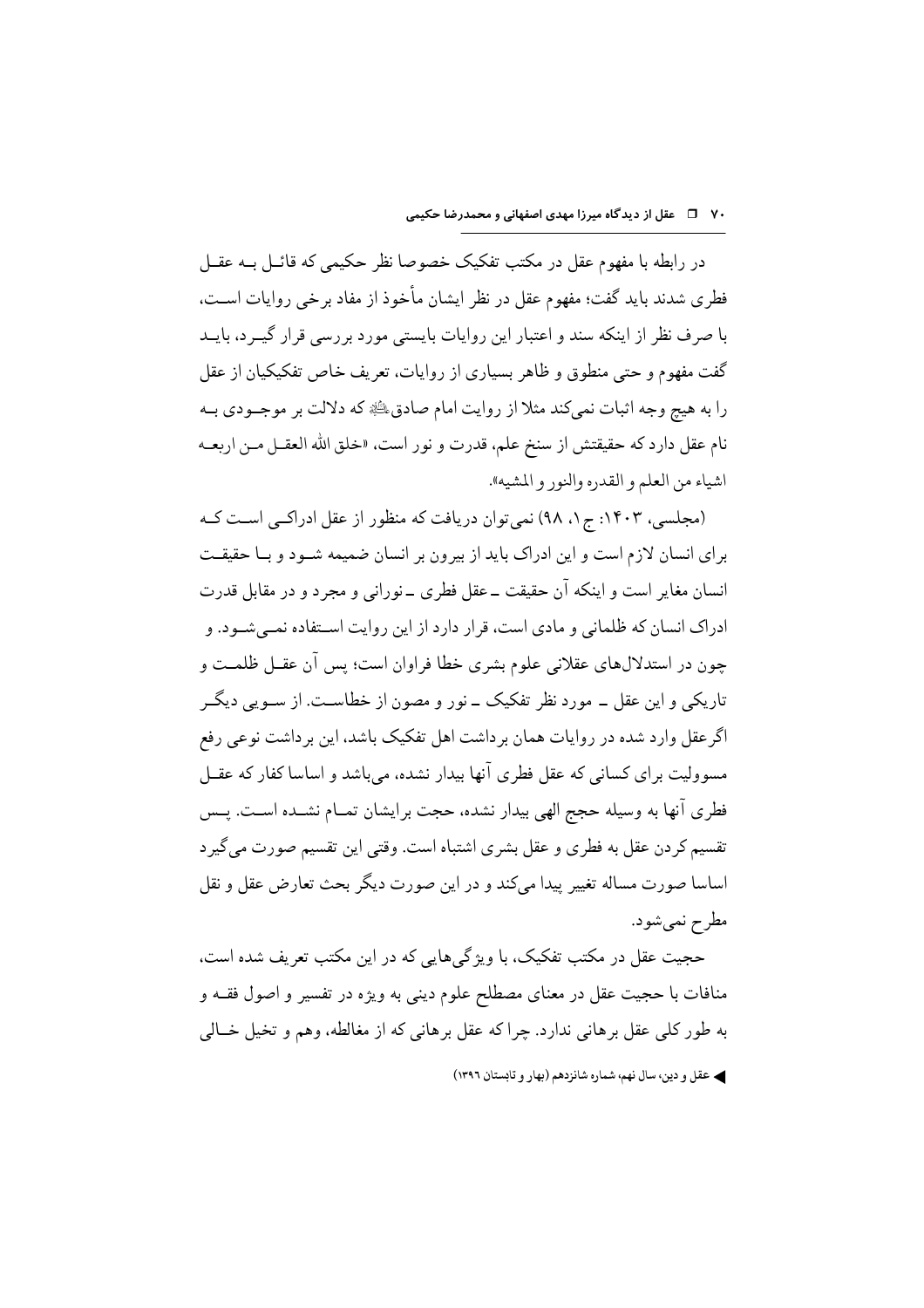است بـه واقــع حجــت اســت و بــه واســطه دليــل عقلــى ادلــه نقلــى مثــل قــر آن و سنت پيامبرﷺ و معصومين،ﷺ نيز حجيت مي يابند. اين عقل ذاتا حجـت اسـت و سلب حجیت از آن محال است. زیرا همین عقل برهانی است که اصل شریعت، توحید، نبوت و اعتقادات آن را برای ما اثبات میکند و اصل اثبات همـه آنهـا مرهـون عقـل است.

نظر مکتب تفکیک درباره معنا و مفهوم حجت نیز دچار نقصهایی اسـت، در علــم اصول به تفصیل بحث شده که حجت به معنای هر چیزی است که مـتعلقش را اثبــات کند و به درجه قطع نرسد (مظفر ، ۱۳۷۰: ج۲، ۲۷)

و از آن به اماره، ظن، دلیل و طریق نیز تعبیر شده است. اگر قرار باشد که طبق نظر بزرگان تفکیک، حجت، کاشف از واقع باشد و حجیت ذاتی هر چیزی در گــرو کشــف ذاتی آن باشد، بسیاری از امور دینی را نمی توان اثبات کرد و در تشخیص بســیاری از احکام ناتوان خواهیم بود. البته در تعریف ارایه شده از حجت در مکتب تفکیـک اگـر منظور حجيت در علم اصول و فقه باشد، كه قطعا اين معنا اشكال دارد و غلـط اسـت، اما اگر منظور حجیت در اصول دین اسـت، ایـن مسـاله در برخــی مســائل اعتقــادی می تواند درست باشد که البته باید مورد بحث و بر رسی قرار گیر د چرا که بدیهی است ملاک رسیدن به قطع و یقین در فروع و اصول دین با یکدیگر متفاوت است.

درباره اینکه پیروان تفکیک معتقدند حجیت محکمات و ظواهر ضـروری، فطـری است، نیز باید گفت حجیت اینها از عقل اخذ میشود، نه چیز دیگـری. آن چیــزی کــه توحيد و نبوت و در يې آن حقانيت قر آن و در ادامه حجيت محکمات و ظواهر قــر آن را اثبات می کند، عقل است و عقل می تواند ضرورت آنها را تشخیص دهد، ایــن عقــل همان عقل بر هانی است که در این عرصه کاربر د دارد و به استدلال می بر دازد اما اینکه آیا عقل فطری می تواند به استدلال در چنین امـوری بیـر دازد بایــد از ســوی مکتــب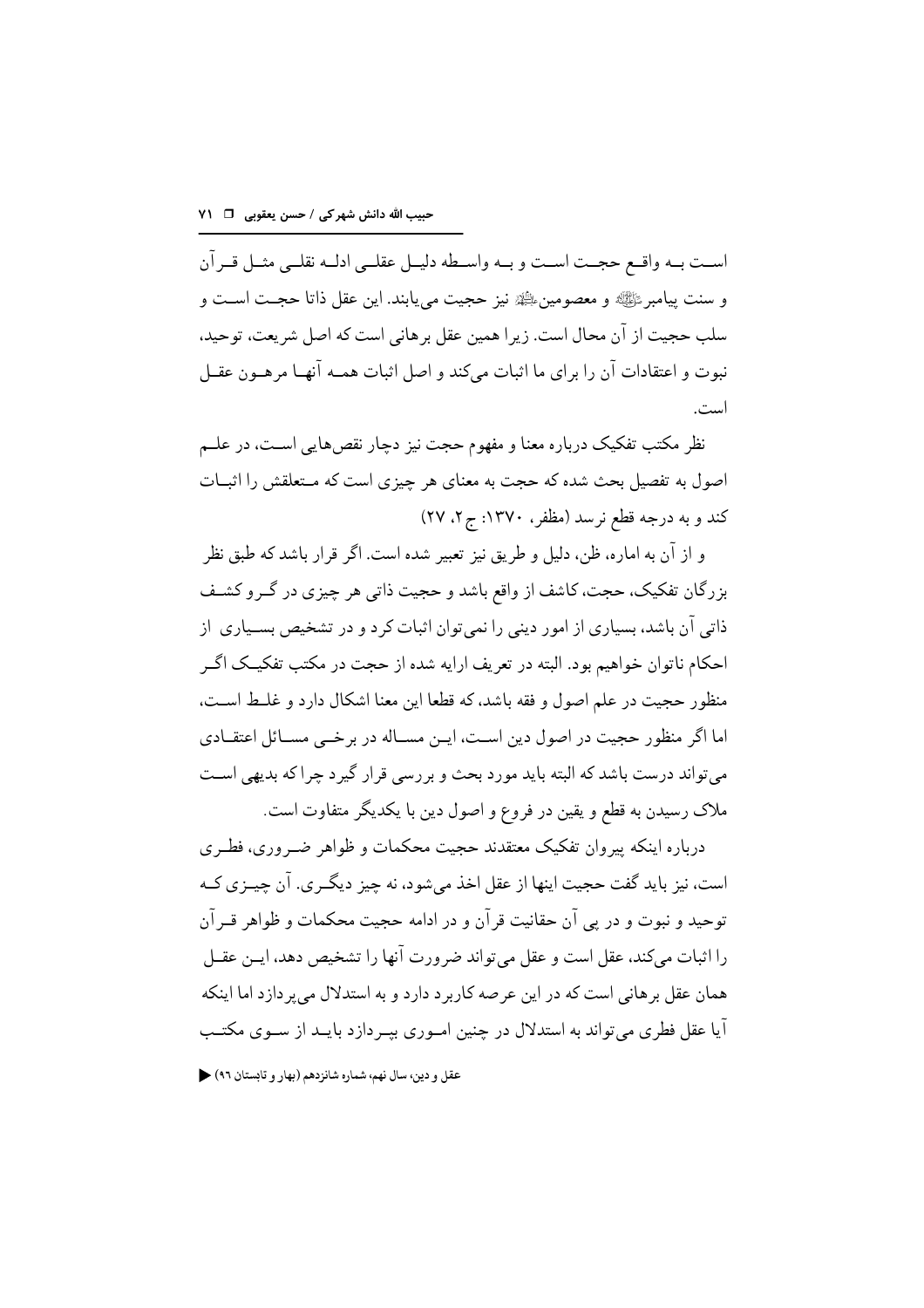تفکیک تبیین شود. اگر در نقطه آغاز رویارویی هر انسان با پیام وحی، انسان از عقــل فطری برخوردار است پس چگونه است که بسیاری از انسانها به رغم برخورداری از أن عقل معصوم و حجت بالذات دچار عصيان و لغزش مي شوند؟

بنابراین در خطابی مانند «افلا تعقلون» عقل معنای مورد نظر مکتب تفکیک نیست، بلکه همان نیروی ادراکی انسانها که به تعبیری عقل برهانی است، مورد خطاب قــرار گرفته است. ظمن اینکه علمای مکتب تفکیک در آثار تفسیری خود از عقــل برهــانی بسیار استفاده کردهاند. (ملکی میانجی، ۱۳۷۵: ج۳، ۶۵۵)

## نتيجه گيري

عقل در تعریف مکتب تفکیک، اگر از روایات معتبر اخذ شده اسـت، مــی توانــد در کنار سایر تعاریف قرار گیرد، اما هر گز نمی تواند محملی برای کوبیدن و ابطــال ســایر تعاریف ارایه شده قرار گیرد. همچنین عقل فطری مورد نظر اصفهانی و حکیمــی بایــد باز تعریف شده و ویژگیها و احکام آن مورد تجدید نظر و روشن تر تبیین گردد. میان اهل عقل و بر هان با سلوک عقلی بر هانی تفاوت است. اینکه در بسیاری مـوارد عقــل برهانی برداشتی از آیات و روایات دارد که این برداشت با اصول دینی هیچ تعارض و تناقض و بلکه توافق دارد، خود می تواند زمینهای برای تعدیل نگاه مکتب تفکیک بـه عقل بر هانی باشد، ضمن اینکه بز رگان مکتب تفکیک خود بهر مهایی از عقل بر هانی در تفسير آيات قرآن بر ده اند.

مشکل دیگر این است که به تبیین مفاهیم کلیدی خود نیر داختند، واژه هایی ماننــد فطرت، با دقت تعریف و تبیین نشده اند، اگر مقصود از معرفت فطری، بدیهیات نظـری و عملم است که همه حکمای اسلامی بر آن اتفاق نظر دارند و اگر معنــای دیگــری را اراده کر ده اند، باید توضیح داده شود. به هر حال این فطریات چگونه معارفی هســتند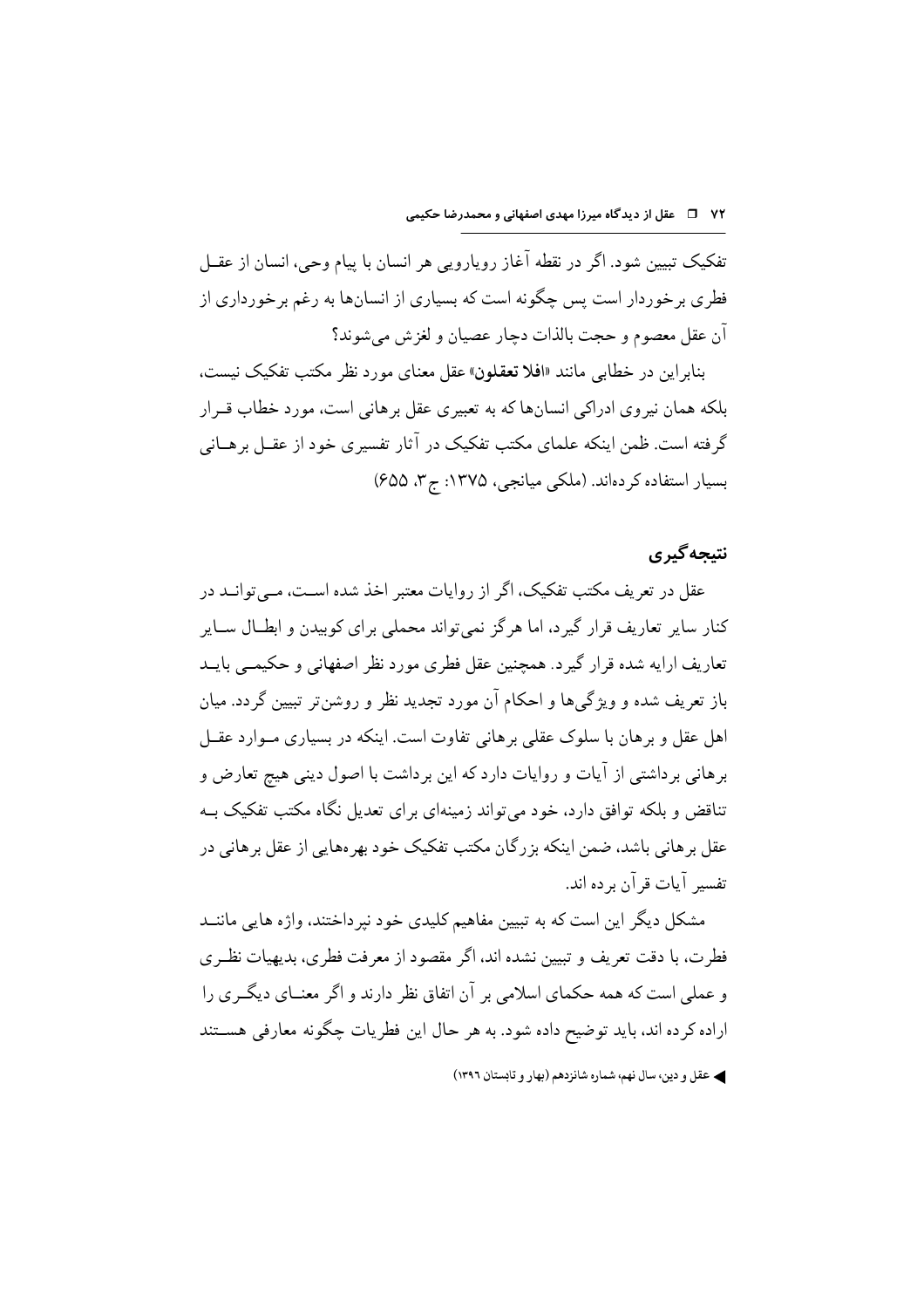که همه عقلاً از آن برخوردارند؟ و نیز دیدگاه آنان درباره معرفت شناسه عقلم وحسار مشکل است، چون اگر اهل تفکیک خود برخوردار از چنین عقل نوری هستند، نبایــد هیج گاه در ابواب مختلف به سخنان متناقض با همدیگر دچار شوند. در حالی کــه در گفتههای آنان این مشکل فراوان وجود دارد. نکته دیگر اینکه ویژگی هـایی کــه بــرای عقل در این دیدگاه شمرده شده، به خوبی نمایانگر برداشتی نــامعمول از متــون دینــی است. اين كه عقل با وجود مستقل ضميمه وجود نفس شود تا آن را عالم كند، انحراف از مفهوم مشترک عقل در واژهشناسی متون دینی است. اوصاف مزبور در متون دینــی براي موجوداتي است كه در لسان شرع ملائك و در لسان فلسفي عقل ناميده مي شوند. اين موجودات واسطه فيض بين الهي و عالم طبيعي به شمار مي آيند، اما اهل تفكيــك تصور کرده اند، این اوصاف موجودی است که در خارج از وجود انسان مستقر است و تنها براي عالم شدن به انسان ضميمه مي شود. همين تصوير براي عقل موجب دو نسوع معرفت در دیدگاه اهل تفکیک شده است. و چون بنیان و اساس متغـایر هســتند پــس محتوا و نتایج نیز ناگزیر متغایر هستند. نتیجه دیدگاه تباین کلی بــین علــوم بشــری و علوم الهي باعث؛ تباين در منبع، روش، مسائل و نتايج مي شود. بر اساس چنين مشيبي است که جست وجوی منابع دیگر جدا از منبع وحیانی با وجود دسترسی به راه سهل و كار آمدتر ، يا لغو و بيهوده است و يا اساساً مضرّ است.

نكته قابل توجه اينكه حكيمي قائل «عقل خودبنياد » مي باشدو بر خلاف اصفهاني میان علوم وحیانی و علوم فلسفی تباینی قائل نیست بلکه قائل بر عدم تساوی است این اظهارات را باید در کنار مدعیات اصفهانی قرار داد که قائل بود بین علوم بشری و بین علوم الهی هیچ وجه جامعی نه در روش، نه در ابزار، نه در مسائل و نتایج وجــود ندار د.

در نتیجه هر دو با وجـود اشـتراکات فـراوان در اصـول و فـروع دارای اخــتلاف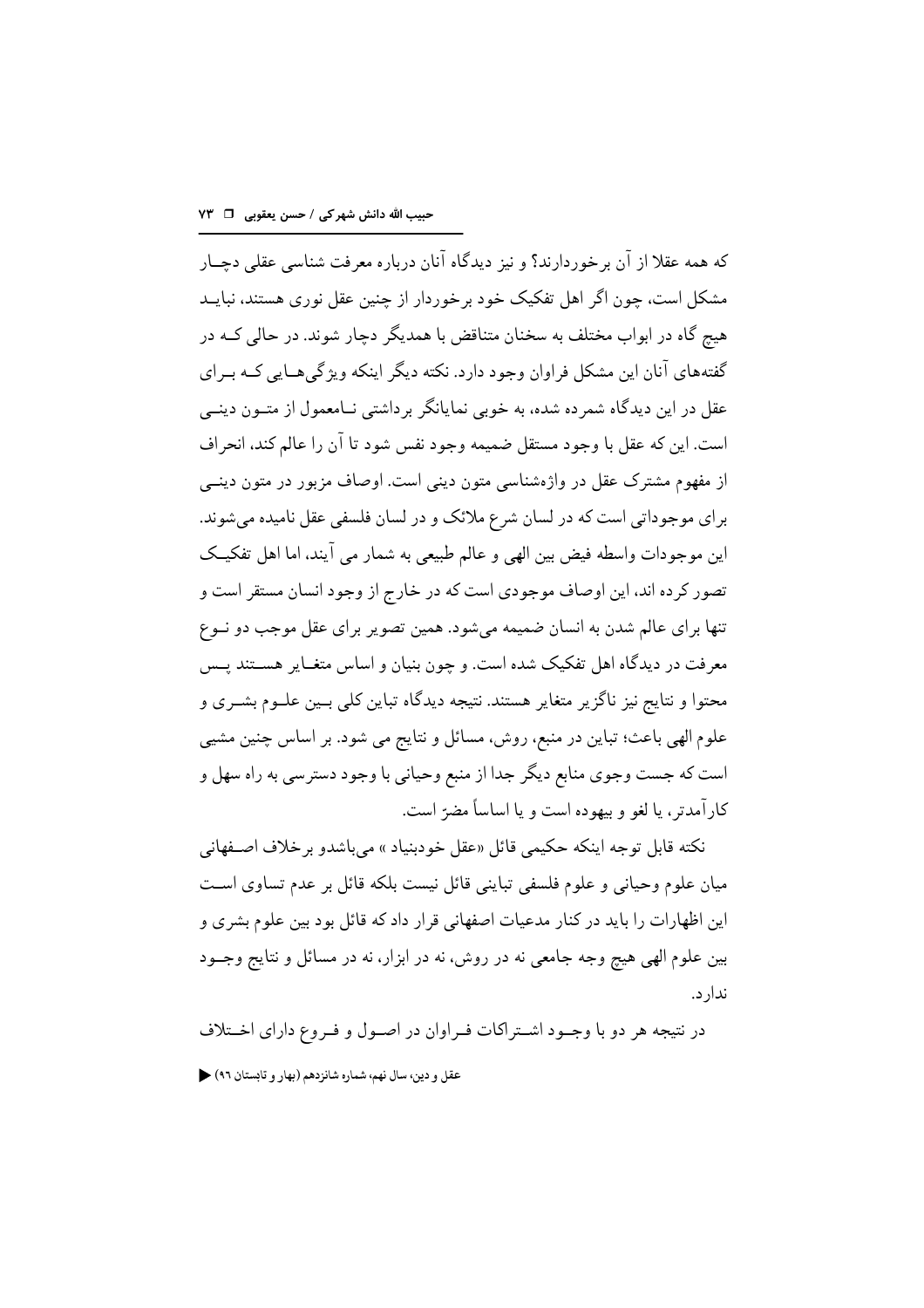۷۴ ٪ □ عقل از دیدگاه میرزا مهدی اصفهانی و محمدرضا حکیمی

نظرهایی نیز می باشند. به این سبب یکسان دانستن نظرات همه شخصیتهای این مکتب اشتباه و قضاوت در مورد این جریان را سختر می کند.

# پىنوشت

۱. ص ۲، از تقریرات از درس مرحوم حلبی که در کتابخانه آستان قدس رضوی (نسخه عکســی بــه شماره عمومی ۱۲۳۹) نگهداری می شود.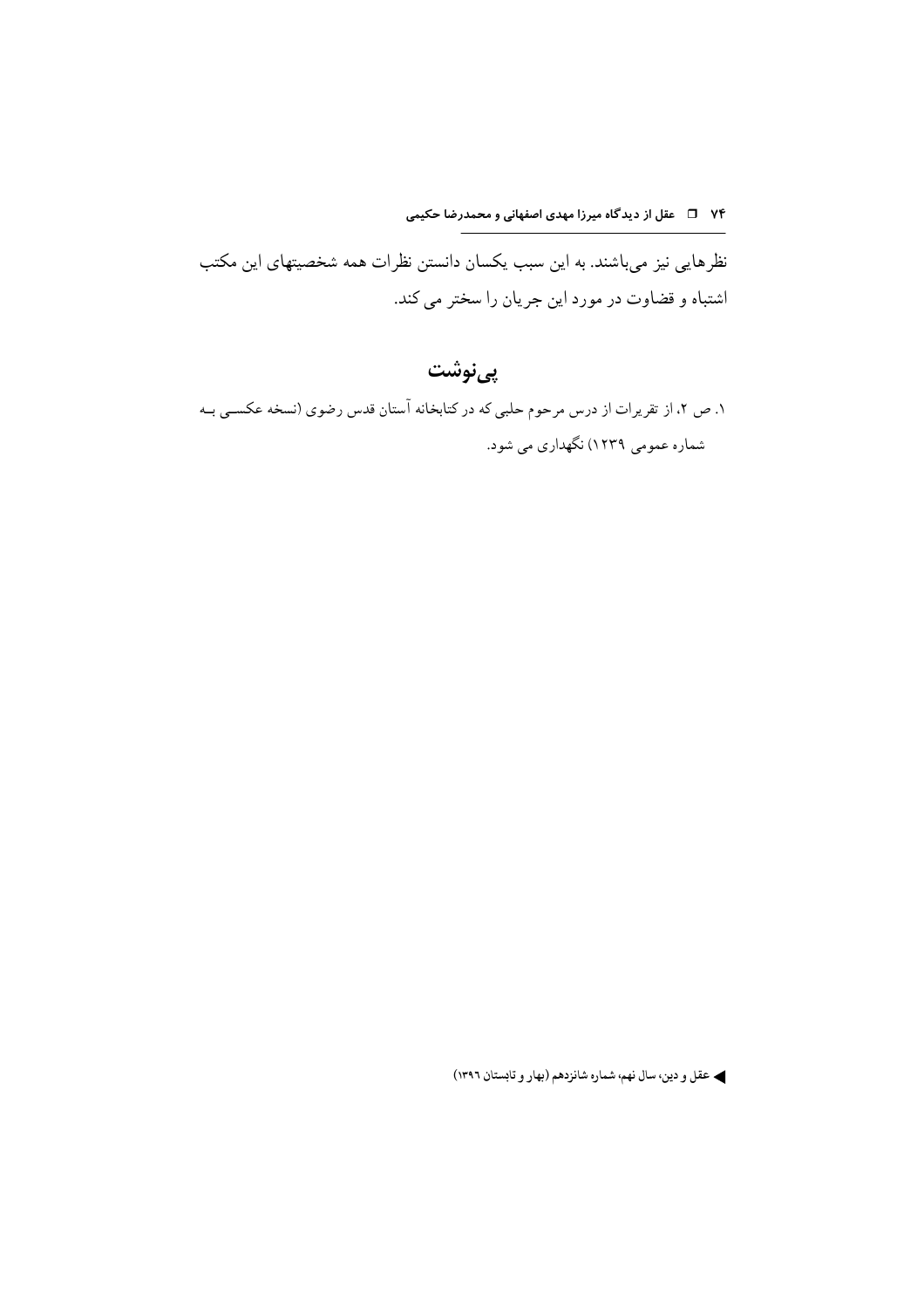# منابع ١. قرأن كريم (ترجمه مكارم شيرازي) ۲. اصفهانی، میرزا مهدی، **رساله اعجاز القرآن** (نسخه خطی)، کتابخانه مرکزی آستان قدس رضـوی. شماره ۱۲۴۱۲ جايخانه سعيد، ۴. حكيمي، محمدرضا، (١٣٨٨ ش)، الهيات الهي و الهيات بشرى، قم، دليل ما، ۵. ــــــــــــــــــــــــ ، ( ۱۳۷۸ش)، اجتهاد و تقلید در فلسفه، تهران، دفترنشر فرهنگ اسلامی، ۹. حسن زاده آملی، (۱۳۹۱ش)، **نرم افزار مرکز کامپیوتری علوم اسلامی**، دروس معرفت نفس، ١٠. قزويني، شيخ مجتبي، (١٣٧٣ ق)، بيان الفرقان، جامعه تعليمات اسلامي، تهران، ١١. مجلسي،محمد باقر،( ١٣٧٧ش)، مرأة العقول، تهران،دارالكتب الاسلاميه، ۱۳. ملکی میانجی،محمد باقر،۱۴۱۷ق، م**ناهج البیان فی تفسیر القرآن**، تهران،مؤسسـه چـاپ ونشـر وزارت فرهنگ وارشاد اسلامي. ملکي ميانجي، چاپ اول، تهران، موسسه چاپ و انتشارات وزارت فرهنگ و ارشاد اسلامي، ۱۵. م وايد، حسنعلي،( ۱۴۱۹ ق)، **تنبهات حول المبدأ و المعاد**، جاب اول، بنياد برّ وهش هاي اسلامي، مشهد. ۱۶. مظفر ، محمد رضا، ۱۳۷۰ش، اصول الفقه، قم، اسماعيليان، چاپ پنجم.